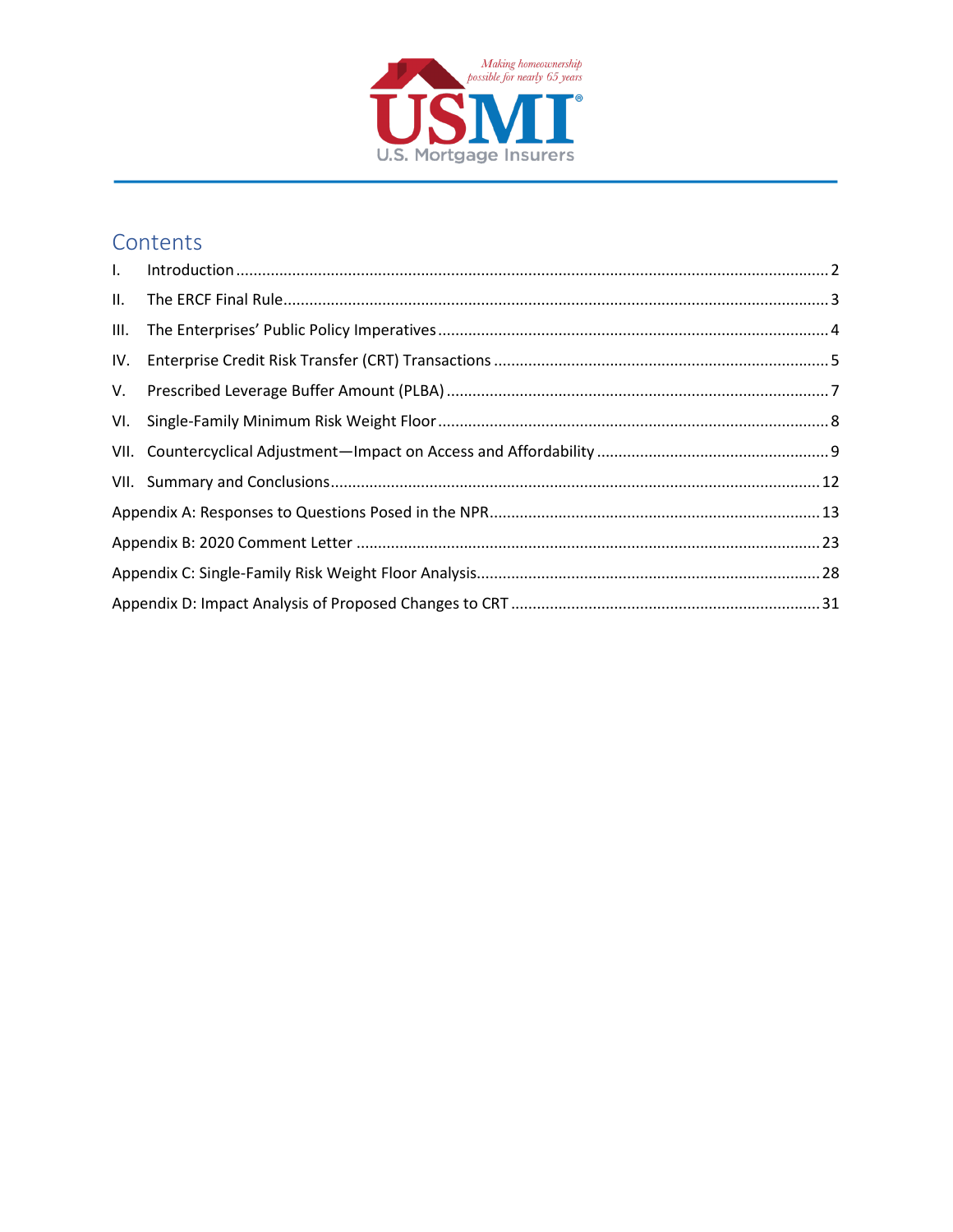

November 23, 2021

Mr. Clinton Jones General Counsel Federal Housing Finance Agency 400 Seventh Street, S.W. Washington, D.C. 20219

Attn: Comments/RIN 2590–AB17

Dear Mr. Jones:

#### <span id="page-1-0"></span>I. Introduction

This comment letter is submitted by U.S. Mortgage Insurers (USMI) and our member companies that play a critical role in making it possible for creditworthy low- and moderate-income (LMI) homebuyers to obtain conventional mortgages while providing critical credit risk protection to Fannie Mae and Freddie Mac (the Enterprises) and the U.S. taxpayer. $<sup>1</sup>$  $<sup>1</sup>$  $<sup>1</sup>$ </sup>

We appreciate the work that the Federal Housing Finance Agency (FHFA) has undertaken to date to provide for minimum capital requirements for the Enterprises, including the December 2020 final rule to establish a post-conservatorship Enterprise Regulatory Capital Framework (ERCF).<sup>[2](#page-1-2)</sup>

The required minimum capital levels for the Enterprises are of immense importance to the stability of the housing finance system and borrowers throughout the country. The 2008 financial crisis demonstrated that inadequate capital reserves can result in taxpayer-funded bailouts, catastrophic disruptions in housing finance, and reduced access to conventional mortgage credit. Undercapitalized housing finance market participants—especially the Enterprises—can have a profound impact on the national economy and individual homebuyers during an economic downturn.

While a robust capital framework is necessary to ensure a stable housing finance system, overly stringent requirements or onesthat do not accurately reflect the risks of the assets held by the Enterprises can also be disruptive to housing markets. Required capital is essentially a cost of doing business for the Enterprises, and excessive capital mandates will increase costs for the Enterprises that will eventually be passed on to future homebuyers. As a result, housing finance in the conventional market will become more expensive, and the number of people who will be able to qualify for a conventional mortgage will decline. This will be especially troublesome for LMI, minority, and first-time homebuyers who are the most sensitive to increased costs.

<span id="page-1-1"></span><sup>1</sup> USMI represents the nation's leading private mortgage insurance companies and USMI membership comprises: Enact Mortgage Insurance; Essent Guaranty, Inc.; Mortgage Guaranty Insurance Corporation; National Mortgage Insurance Corporation; and Radian Guaranty, Inc. Together, the private mortgage insurance industry has helped more than 35 million homeowners achieve sustainable home ownership since 1957, including more than 2 million in 2020 alone.

<span id="page-1-2"></span><sup>2</sup> 85 Fed. Reg. 82150 (December 17, 2020).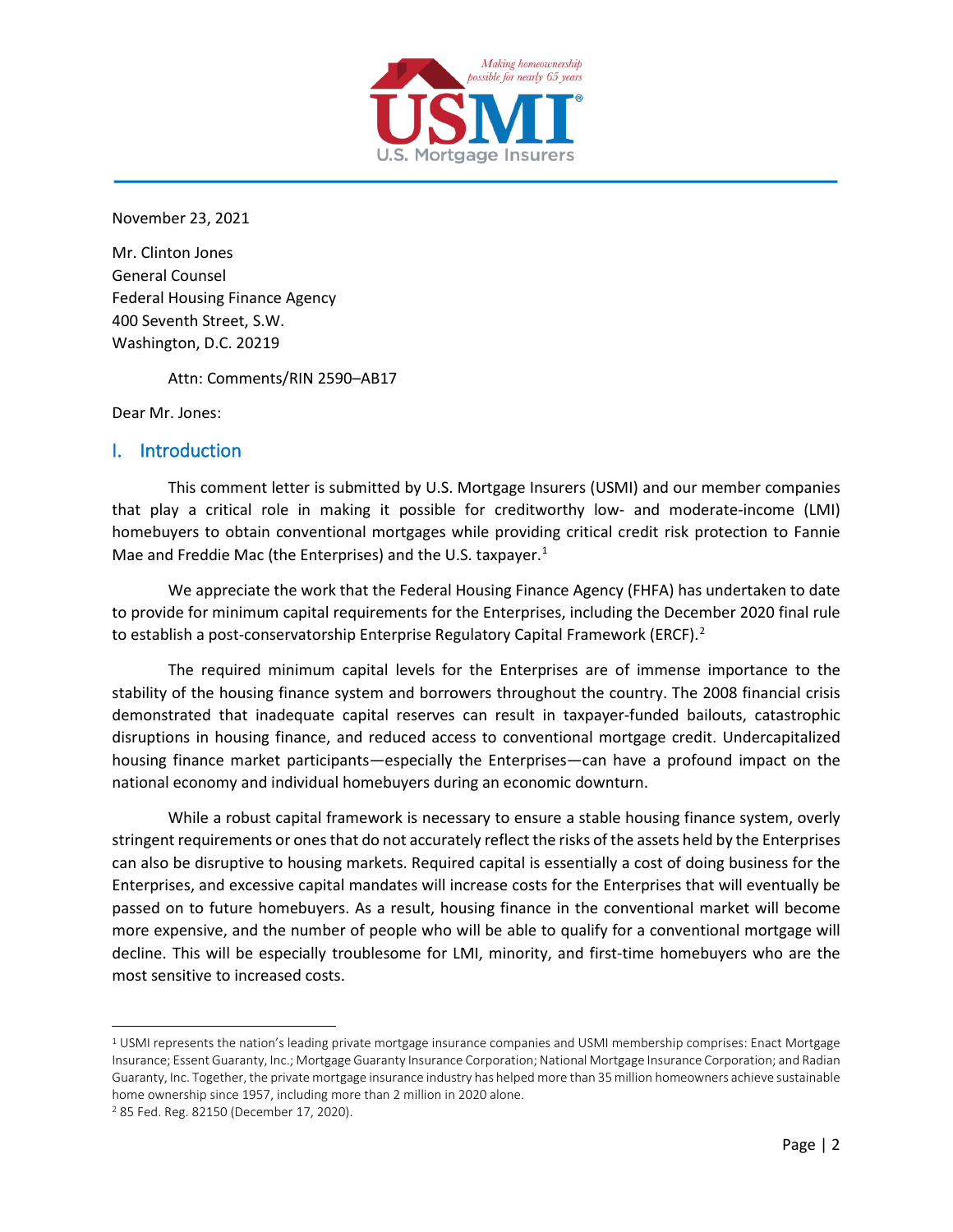

# <span id="page-2-0"></span>II. The ERCF Final Rule

It is clear that FHFA staff devoted considerable time and effort in developing the ERCF that was finalized last year. We note, with appreciation, that some of the concerns raised in our comment letter sent as part of the 2020 rulemaking<sup>[3](#page-2-1)</sup> were addressed in the final rule. After reviewing the final rule, we believe that it goes a long way to ensure that the Enterprises will have sufficient capital to withstand an economic downturn the magnitude of the 2008 financial crisis, if not an even more severe downturn.

However, we believe that the final rule continues to have flaws that should be addressed, either as part of this rulemaking, or in a separate rulemaking.<sup>[4](#page-2-2)</sup> Additional components of the ERCF that we believe merit reconsideration include:

- Redundant floors and additional capital buffers: These elements of the ERCF are designed to address non-credit risks, such as "model risk," "natural disaster risk," and "political risk," but these risks would be bettered addressed in another manner, such as through an operational risk charge.
- Single-family risk weight floor: The final ERCF includes a 20 percent risk weight floor on singlefamily mortgage exposures that was increased from 15 percent in the 2020 NPR despite numerous comments from industry stakeholders, that included considerable data demonstrating that even 15 percent was too high.
- Countercyclical Adjustment: This component of the final ERCF is used to adjust the mark-tomarket loan-to-value (MTMLTV) ratios and, based on current market conditions, would increase capital charges for several years. Significant home price appreciation (HPA), such as what has been experienced in the last two years, can result in the Countercyclical Adjustment's impact on capital charges to disproportionately impair LMI, minority, and first-time homebuyers' access to affordable credit in the conventional mortgage market. USMI urges FHFA to consider the various recommendations made in stakeholders' 2020 NPR responses.
- Complexity: As noted during previous rulemakings, the ERCF is extremely complex and there is a lack of transparency about the underlying data and methodology. This makes the capital framework somewhat opaque and prevents industry stakeholders from undertaking a comprehensive review of the ERCF.

In light of these concerns, we believe that our prior comment letter for the 2020 NPR is still relevant, and that FHFA can—and should—use this new rulemaking as an opportunity to revisit some of these issues as a way to better calibrate the ERCF and balance robust capital standards with access to affordable mortgage credit.

<span id="page-2-1"></span><sup>3</sup> 85 Fed. Reg. 39274 (June 30, 2020).

<span id="page-2-2"></span><sup>4</sup> Under the Administrative Procedure Act, an agency may consider, and include in a final rule, any matter that is viewed as a logical outgrowth of the NPR. See, e.g. Appalachian Power Co. v. EPA, 135 F.3d 791, 816 (D.C. Cir. 1998) (finding that a final rule that differed from the NPR was acceptable since it was a logical outgrowth of the proposed rule).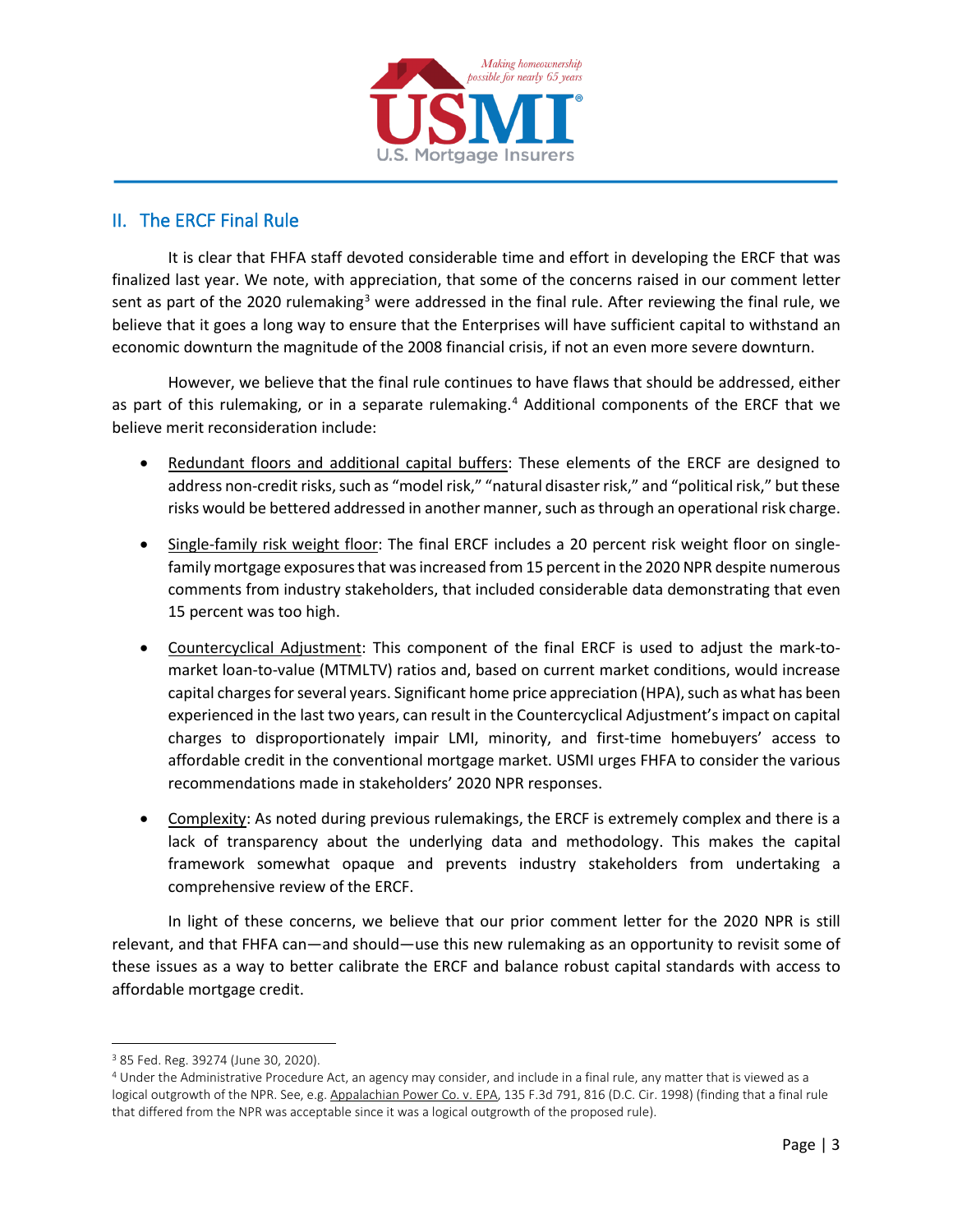

In Appendix A to this comment letter, you will find our responses to specific questions posed in the NPR. Appendix B contains an Executive Summary of the concerns and recommendations USMI made in our prior comment letter on the 2020 proposed rulemaking and we ask that it be made part of this rulemaking. We respectfully request that USMI's 2020 NPR comment response also be considered when you are evaluating changes to the 2021 NPR. Appendix C contains an analysis of the single-family risk weight floor. Appendix D contains an impact analysis of the proposed changes to the Enterprises' credit risk transfer (CRT) transactions.

# <span id="page-3-0"></span>III. The Enterprises' Public Policy Imperatives

The Enterprises are directed by their congressional charters to "provide ongoing assistance to the secondary market for residential mortgages (including activities related to mortgage loans for low- and moderate-income families involving a reasonable economic return that may be less than the return earned on other activities) by increasing the liquidity of mortgage investments and improving the distribution of investment capital available for residential mortgage financing."[5](#page-3-1)

Under the Federal Housing Enterprises Financial Safety and Soundness Act of 1992, as amended by the Housing and Economic Recovery Act of 2008 (HERA), the Enterprises are subject to affordable housing goals covering their purchases of single-family mortgages and multifamily mortgages. For singlefamily purchase mortgages, there are goals for low-income families, very low-income families, and families in low-income areas, as well as a single-family refinance goal.<sup>[6](#page-3-2)</sup> Performance on the single-family home purchase goals is measured as the percentage of the total home purchase mortgages acquired by an Enterprise each year that qualify for each goal.

HERA also mandates a "duty to serve" underserved markets and directs the Enterprises to "provide leadership to the market in developing loan products and flexible underwriting guidelines to facilitate a secondary market for mortgages for very low-, low-, and moderate-income families" with respect to three specified underserved markets: (1) manufactured housing; (2) affordable housing preservation; and (3) rural markets.<sup>[7](#page-3-3)</sup>

Most recently, FHFA announced that the Enterprises must prepare and implement Equitable Housing Finance Plans and solicited comments from stakeholders through a "Request for Input," in response to which USMI submitted a comment letter.<sup>[8](#page-3-4)</sup> Under FHFA's oversight, each Enterprise will identify barriers to sustainable housing opportunities, set goals to address those challenges, and undertake meaningful actions to address those barriers.

<span id="page-3-1"></span><sup>5</sup> Fannie Mae Charter, 12 U.S.C. §1716; Freddie Mac Charter, 12 U.S.C. §1451 note.

<span id="page-3-2"></span><sup>6</sup> 12 U.S.C. §4562.

<span id="page-3-3"></span><sup>7</sup> Section 1129 of the Housing and Economic Recovery Act of 2008, codified at 12 U.S.C. §4565.

<span id="page-3-4"></span><sup>8</sup> Federal Housing Finance Agency, "FHFA Announces Equitable Housing Finance Plans for Fannie Mae and Freddie Mac" (September 7, 2021). USMI's comment letter is available at https://www.usmi.org/usmi-submits-comment-letter-on-fhfasrequest-for-input-on-enterprise-equitable-housing-finance-plans/.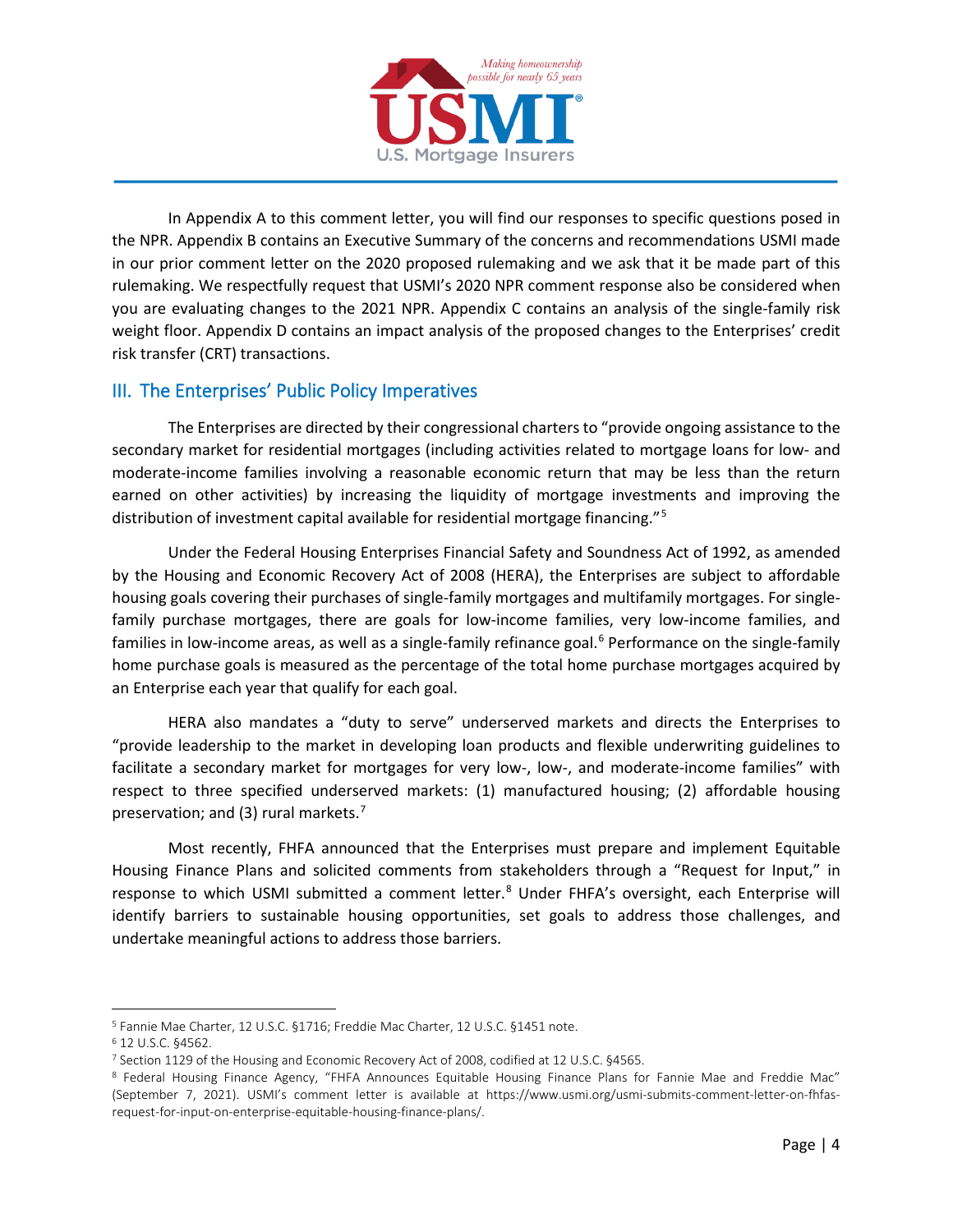

When establishing capital standards for the Enterprises, it is essential to fully consider the potential impact of those standards on the ability of the Enterprises to successfully meet these statutory and regulatory affordable housing requirements. The safety and soundness of the Enterprises is not the only consideration when developing capital requirements, FHFA must also weigh the impact of the ERCF on the ability of the Enterprises to fulfill all of their statutory and regulatory missions, including housing goals, duty to serve requirements, and equitable housing mandates. It is important that the capital standards do not have the effect of impeding the ability of the Enterprises to accomplish these goals, and that capital standards do not make it impossible for creditworthy LMI families to obtain conventional mortgages. This concern is especially significant in that the risk-based standards will disproportionately impact minority, first-time, and younger homebuyers who have less ability to make large down payments and typically have lower credit scores, resulting in significantly higher capital charges to the Enterprises to acquire their mortgages. We further note that establishing the appropriate capital requirements for the Enterprises also depends on their final state, role in the housing finance system, and whether they are in conservatorship, as this may drive different return considerations for the Enterprises, and different conclusions regarding the Enterprises' ability to access the capital markets for funding throughout the economic cycle.

# <span id="page-4-0"></span>IV. Enterprise Credit Risk Transfer (CRT) Transactions

The Enterprises' charters stipulate that their secondary market operations shall be financed by private capital to the maximum extent feasible. Private mortgage insurance (MI) has long been used by the Enterprises to provide a second pair of eyes in the underwriting process,<sup>[9](#page-4-1)</sup> as a form of credit risk protection, and to serve as a source of private capital for high loan-to-value (LTV) loans. More recently, FHFA has recognized the benefits of CRT, and as noted in the NPR, FHFA has used its conservatorship strategic plans and scorecards to encourage the transfer of single-family mortgage credit risk to the private sector, thereby reducing risk to taxpayers.<sup>[10](#page-4-2)</sup> The Enterprises have developed various CRT products to access the reinsurance and capital markets to meet the goals established by FHFA.<sup>[11](#page-4-3)</sup>

USMI believes it is appropriate for FHFA to evaluate the risks posed by different credit risk mitigants, including CRT transactions. However, in order to be viable, the capital relief afforded to CRT transactions under the ERCF must outweigh the costs to the Enterprise in terms of interest expense on CAS/STACR deals, premiums paid for CIRT/ACIS agreements, and transaction fees. In short, there is no economic incentive to offload credit risk to a third party if the benefits, primarily in the form of lower capital requirements, are insufficient to make the transaction worthwhile to the Enterprise. While no form of credit risk mitigation and source of private capital is risk free, it is imperative that FHFA balance the

<span id="page-4-1"></span><sup>9</sup> Approximately 50 percent of private MI business is originated through non-delegated writing which involves MI underwriters reviewing lenders' underwriting files and analysis. Prior to the 2008 financial crisis, only 10-15 percent of private MI business was non-delegated.

<span id="page-4-2"></span><sup>10</sup> 86 Fed. Reg. 53234 (September 27, 2021).

<span id="page-4-3"></span><sup>11</sup> Among these goals is that CRT transactions should be economically sensible, repeatable, scalable, and structured to not disrupt the efficient operation of the ''To Be Announced'' (TBA) market. As of September 30, 2021, the Enterprises have collectively transferred risk on more than \$4.6 trillion in mortgages using capital markets, reinsurance, and lender-risk sharing transactions.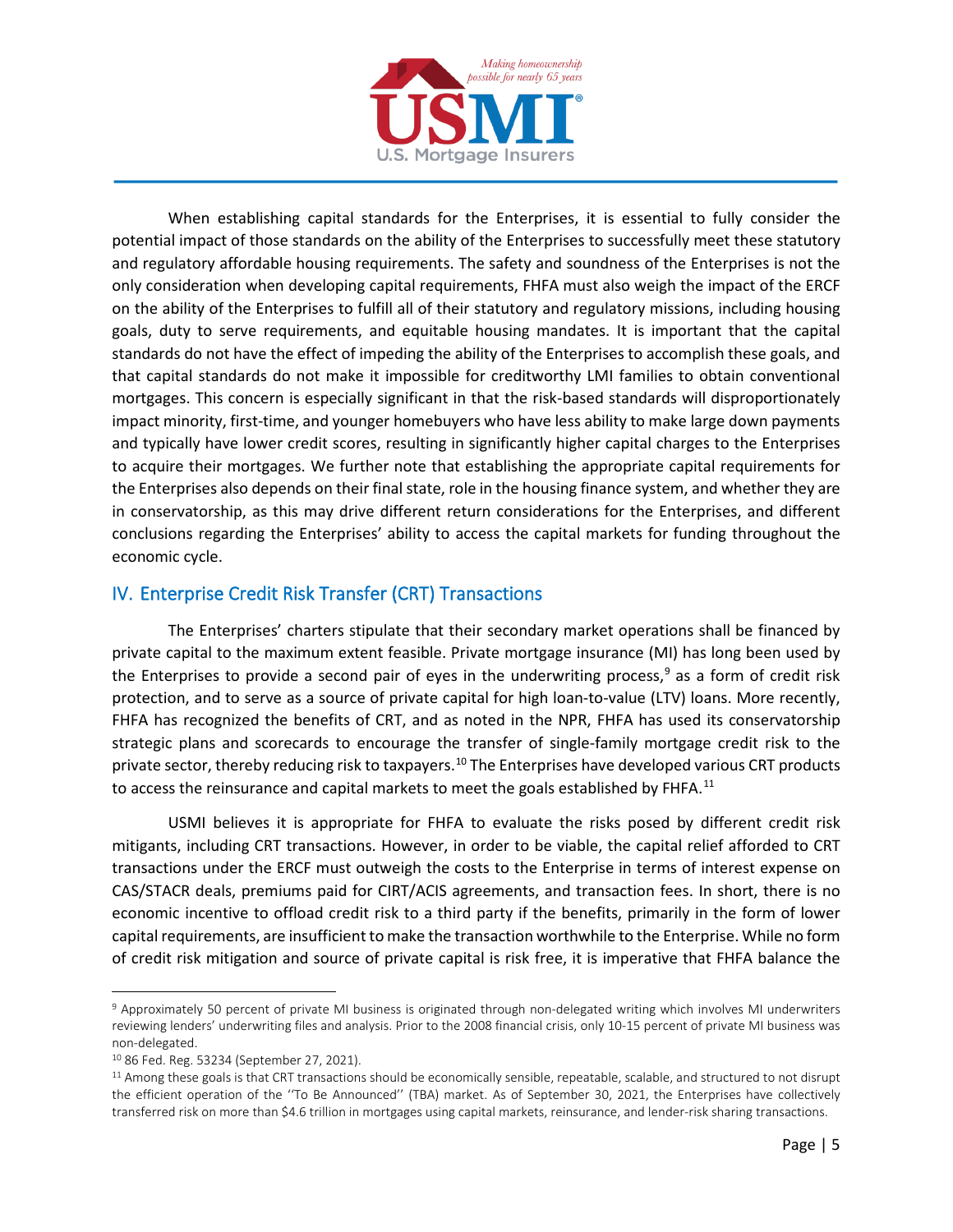

risks appropriately as to not disincentivize this important risk management tool. The ERCF should promote additional private capital in the housing finance system and incentivize de-risking the Enterprises.

The NPR would make two changes to the treatment of CRT: (1) it would reduce the mandatory risk weight floor of 10 percent for retained CRT positions to 5 percent; and (2) it would remove the "overall effectiveness adjustment" that would otherwise reduce the capital benefit of a CRT transaction.<sup>[12](#page-5-0)</sup> Currently, the final rule imposes a 20 percent risk weight floor on residential mortgages, even if the attributes of the loan warrant a lower risk weight under the look up tables.

We agree with FHFA's proposal to reduce the CRT risk weight floor and remove the overall effectiveness adjustment, as these are appropriate and necessary modifications to the ERCF to incentivize the Enterprises to utilize CRT by providing appropriate capital relief. However, we believe that a 5 percent floor continues to be excessive, especially for the most senior retained tranches that have de minimis to virtually no credit risk. While a 5 percent floor is significantly better than the current 10 percent floor, it can still lead to unintended consequences. In some cases, an Enterprise could decide to restructure a CRT transaction so that less credit risk is transferred to third parties. In other words, an Enterprise could decide that if it has to hold a prescribed amount of capital, it should also retain the concomitant risk, so that it will have the income to support the capital charge. Alternatively, an Enterprise may decide not to enter into a CRT transaction because the 5 percent floor negates the financial incentives to enter into the CRT contract. Neither of these results would further the public policy benefits for using CRT as noted by FHFA in the NPR.

The proposed rule explains that the 5 percent floor is "designed to mitigate certain risks and limitations associated with underlying historical data and models" and the fact that losses to the Enterprises were mitigated by federal government support that may not be repeated during the next crisis. [13](#page-5-1) The NPR also noted that banking agencies believe requiring more capital on a transaction-wide basis than would be required if the underlying assets had not been securitized is important in reducing the likelihood of regulatory capital arbitrage through securitizations.

These concerns do not justify the imposition of an arbitrary floor of 10 or even 5 percent. There is always a chance that losses will exceed any capital standard set at a level less than 100 percent. There is no ability to have complete certainty regarding future events, but there is an ability to determine the chances of exceeding a historical loss are extremely unlikely. For example, FHFA should be able to determine, with at least a 97 percent certainty, that losses on retained positions will not exceed a particular level. Further, in light of the dramatic improvement in underwriting requirements, it is highly unlikely that the losses experienced in 2008 will be repeated, no less exceeded. The improvement in mortgage underwriting requirements should also be included in the statistical analysis. A floor that is set closer to the statistically determined risk in a retained position would better align the CRT decision with the underlying economics and risks posed by the transaction, thereby reducing incentives to change CRT

<span id="page-5-0"></span><sup>12</sup> 86 Fed. Reg. 53231 (September 27, 2021).

<span id="page-5-1"></span><sup>13</sup> 86 Fed. Reg. 53238 (September 27, 2021).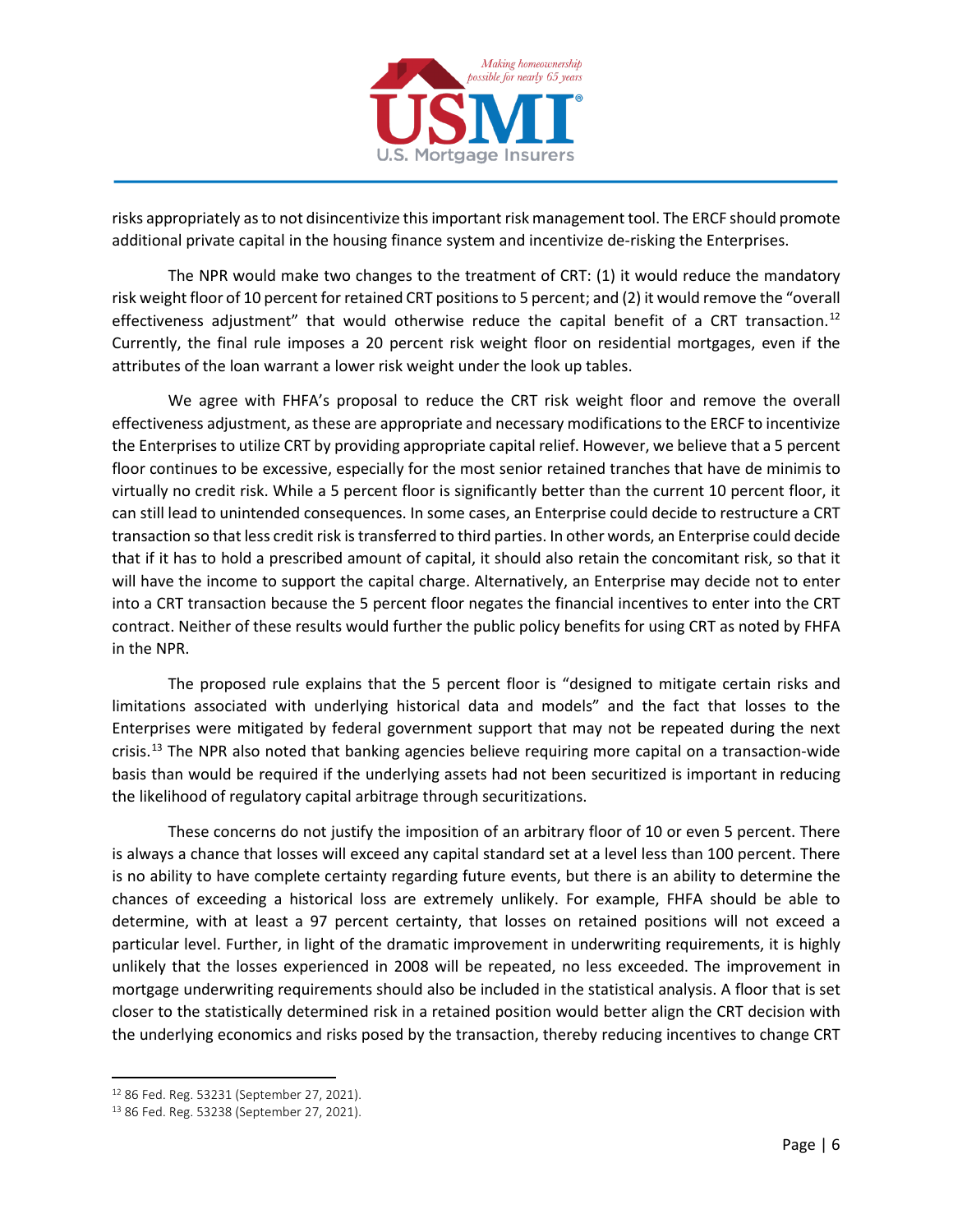

structures (so that the Enterprises retain more risk) and should increase incentives to engage in these risksharing techniques.

The fact that banking regulators have designed a capital framework in which more capital must be held for securitization positions than for the same asset in an unsecured form is irrelevant to this rulemaking. The Enterprises are not banks and FHFA has a different statutory mission than banking regulators. FHFA should independently determine if it is in the public interest, in light of the Enterprises' unique mission, to require more capital for securitizations than for holding a whole asset. The fact that banking agencies take this approach is simply not applicable to FHFA's duty in setting capital standards for the Enterprises.

In sum, USMI agrees with the proposed changes to reduce the risk weight floor from 10 percent to 5 percent for CRT and to remove the overall effectiveness adjustment. We believe any CRT floor should be designed to consider whether it will have the unintended consequences of discouraging the use of CRT or motivate CRT structures in which the Enterprises retain credit risk simply to justify the arbitrary capital floor. In this regard, FHFA should consider adjusting the CRT minimum risk weight floor lower than 5 percent to a level closer to the statistically determined risk in a retained position to better align the CRT decisioning with the underlying economics and risks posed by the transaction. FHFA should also establish and make public the model used to assess the capital benefit of CRT, the statistical basis for any floor, and an analysis of the impact of the capital treatment of CRT on the statutory goals of the Enterprises.<sup>[14](#page-6-1)</sup>

## <span id="page-6-0"></span>V. Prescribed Leverage Buffer Amount (PLBA)

The ERCF currently requires the Enterprises to maintain a non-risk adjusted leverage ratio of tier 1 capital to total adjusted assets of 2.5 percent where total adjusted assets include total assets under generally accepted accounting principles (GAAP), with adjustments to include certain off- balance sheet exposures.

To avoid limitations on capital distributions and bonus payments, the Enterprises must also hold a "prescribed leverage buffer amount" (PLBA) equal to 1.5 percent of total adjusted assets.

As USMI commented in 2020, and as FHFA noted in the 2021 NPR, it is important that the leverage ratio not become the usual binding capital requirement. If the leverage ratio becomes the usual binding capital standard, the benefits of a risk-based capital framework will be diminished and the incentives to reduce risk that are inherent in a risk-based system will be reduced.

FHFA has determined that a PLBA of 1.5 percent of adjusted total capital combined with the prescribed leverage ratio would likely become the binding capital constraint. The NPR therefore proposes to change the PLBA from 1.5 percent of total adjusted assets to 50 percent of the Enterprises' Stability Capital Buffer. The Stability Capital Buffer is a varying capital buffer based on the share of an Enterprise's

<span id="page-6-1"></span><sup>&</sup>lt;sup>14</sup> FHFA should also consider the extent to which mandatory disclosures and standards for CRT structures, including standards for the legal rights of the Enterprises to enforce CRT commitments, reduce the risks to the Enterprises of entering into such contracts.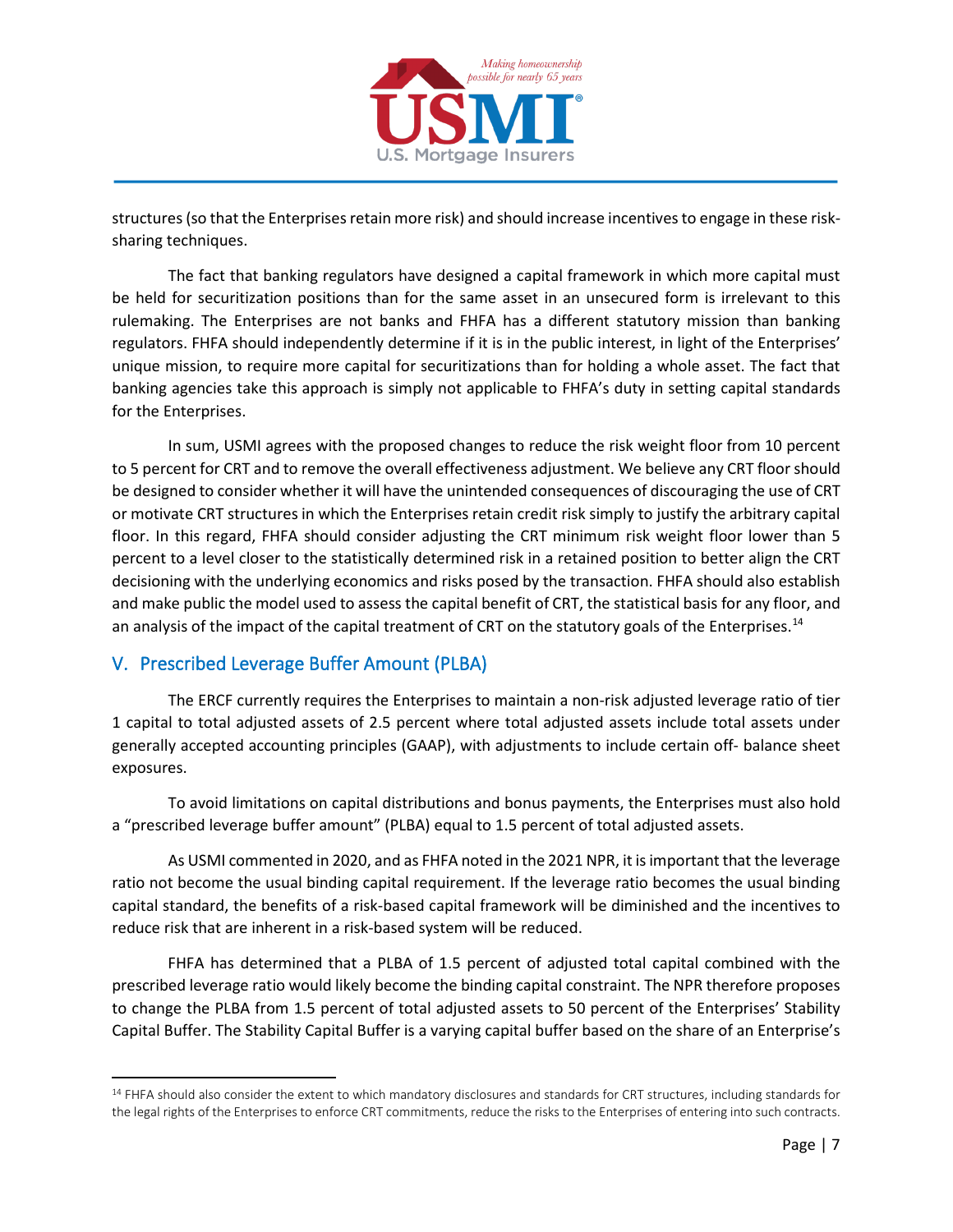

residential mortgage debt outstanding. The larger an Enterprise's market share, the higher the Stability Capital Buffer.

The intent of the PLBA is to mitigate risks to the national housing finance markets and to "serve as a non-risk based supplementary measure that provides a credible backstop to the combined risk-based capital requirements and prescribed capital conservation buffer amount (PCCBA)…"[15](#page-7-1) The Stability Capital Buffer is 5 basis points multiplied by the percent of market share of an Enterprise that is in excess of 5 percent of total mortgage market. The Stability Capital Buffer would have been 1.07 percent for Fannie Mae and 0.66 percent for Freddie Mac as of June 30, 2020.

We emphatically agree that the leverage ratio should not be the usual binding constraint on the Enterprises. However, the NPR does not explain why 50 percent of the Stability Capital Buffer is the appropriate standard. The Stability Capital Buffer itself is an arbitrarily determined capital requirement and no rationale has been provided for why 5 basis points times market share over 5 percent is chosen, how it is related to the risk, or why the threat to the national housing finance system is not adequately dealt with through the other elements of the ERCF.

Further, the PLBA is not intended to provide a margin to protect the national housing finance market, but rather is intended to provide yet another backstop for the risk-based requirements.

In conclusion, we agree that the PLBA needs to be adjusted, and that 1.5 percent is excessive. However, we recommend that FHFA consider alternative methods of determining the amount of the PLBA that more closely relate to risk than the Stability Capital Buffer.

# <span id="page-7-0"></span>VI. Single-Family Minimum Risk Weight Floor

USMI was very pleased to see FHFA ask a question about the 20 percent prudential risk weight floor for single-family mortgages. While the finalized ERCF is very similar to the framework proposed in 2020, there are several critical differences<sup>[16](#page-7-2)</sup> including that the minimum risk weight for single-family mortgage exposures was increased from 15 percent to 20 percent.

As stated in our 2020 comment letter, the proposed minimum risk weight floor is applied regardless of the risk weight that would otherwise be assigned based on the loan characteristics and historic data. The minimum 20 percent floor creates a dramatic increase in the overall capital required for

<span id="page-7-1"></span><sup>&</sup>lt;sup>15</sup> The PCCBA comprises the stability capital buffer, the stress capital buffer, and the countercyclical capital buffer. 86 Fed. Reg. 53231 (September 27, 2021).

<span id="page-7-2"></span><sup>&</sup>lt;sup>16</sup> The final ERCF Rule had a number of changes from the 2020 NPR due to the following modifications: (i) the minimum risk weight for single-family mortgage exposures was increased from 15 percent to 20 percent; (ii) the risk grids became more granular for loans with MTMLTVs between 30 percent and 60 percent; (iii) modified re-performing loans are treated as performing loans after 5 years; (iv) exposures in a repayment plan, including a COVID forbearance plan, are treated as non-modified re-performing rather than modified re-performing; and (v) the *Countercyclical Adjustment* for 5 percent swings in housing prices became tied to a national FHFA house price index that is not seasonally adjusted and does not include refinancing valuations, rather than the alltransactions FHFA house price index originally proposed. The final rule also includes a trigger for re-estimating the long-term trend line if certain conditions are met.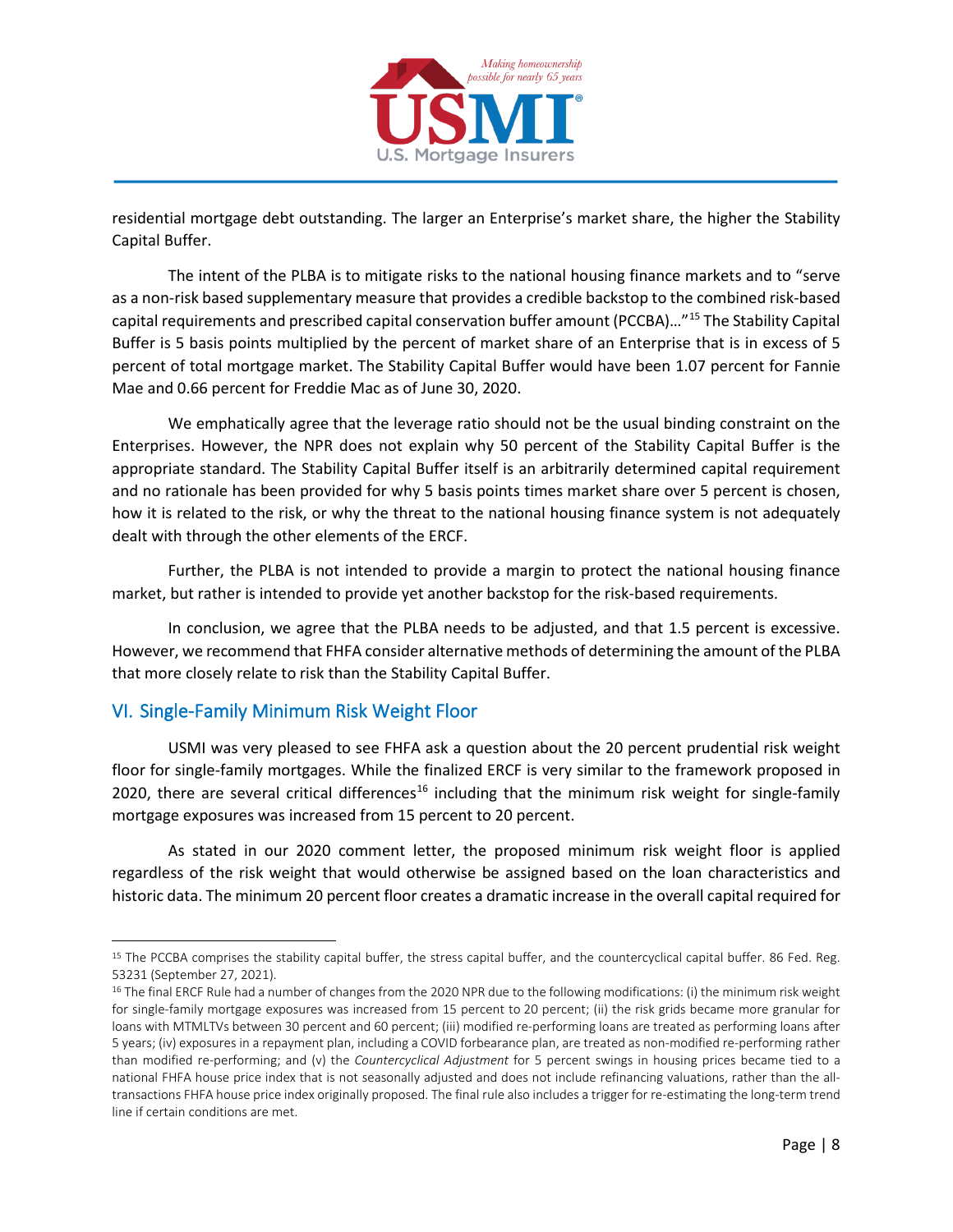

all single-family mortgages—a nearly 50 percent increase in net Enterprise capital for certain loans (see response to Question 4 for more details). For reasons cited in our 2020 comment letter, the rationale that FHFA used for proposing the 15 percent minimum risk weight floor, including basing it on cumulative losses that occurred on a much riskier pool of mortgages (such as 2007 vintages), does not seem appropriate given the dramatic improvement in mortgage lending/underwriting and risk management that has occurred since the 2008 financial crisis. Further, in the 2020 final rule, FHFA states that part of the reason for increasing the minimum risk weight floor to 20 percent was to make the risk-weighted capital binding. However, with the proposed reduction of the minimum risk weight floor from 10 percent to 5 percent and the removal of the overall effectiveness adjustment for retained tranches, the NPR would address many of the challenges of making CRT more economic. Therefore, this increase in the risk weight floor is not necessary.

The final rule further dilutes the ability of the Enterprises to appropriately use and distribute mortgage credit risk to private capital with the introduction of the minimum 20 percent risk weight floor. The impact of the 20 percent floor negates the full capital benefit that should otherwise be realized from private MI (see example in Question 4 below). Any adjustment for counterparty risk is clearly made through the counterparty haircuts already applied to private MIs. This additional reduction in capital benefit does not appropriately account for the risk protection afforded to the Enterprises by private MIs and therefore arbitrarily increases the Enterprises' capital requirements, and thus costs for borrowers. The Enterprises should not be penalized for sharing that risk with private entities that underwrite, manage, distribute, and hold significant capital against that risk—in fact, they should be incentivized to further distribute first-loss credit risk this risk to private MIs.

The 20 percent floor applied to all mortgages, regardless of how strong the borrower credit is, is a "blunt instrument" approach of arriving at an overall capital number that is not grounded in the changes that have occurred post crisis, is risk-insensitive and not analytically justified based on historical analysis. The goal of protecting the Enterprises from all conceivable risks, no matter how remote or unlikely, is inconsistent with the goal of having a strong and liquid secondary mortgage market and would have an immediate adverse impact on consumers.

The minimum 20 percent risk weight floor for single-family mortgages should be reduced to 10 percent or less to more accurately account for the improvements in mortgage lending since the 2008 financial crisis, and to reflect and allow for credit enhancement, while also still requiring the Enterprises to hold an amount of capital against even remote credit risk exposure more accurately. Reducing the single-family risk weight floor to 10 percent or less better achieves this outcome. As such, USMI encourages FHFA to adjust the risk weight floor for single-family mortgages to 10 percent or less.

## <span id="page-8-0"></span>VII. Countercyclical Adjustment—Impact on Access and Affordability

The final rule includes a requirement to determine LTV ratios on a mark-to-market (MTM) basis, with an adjustment to account for significant inflation or deflation in inflation-adjusted housing prices. Under the final rule, the adjustment to MTM values will be triggered whenever national housing prices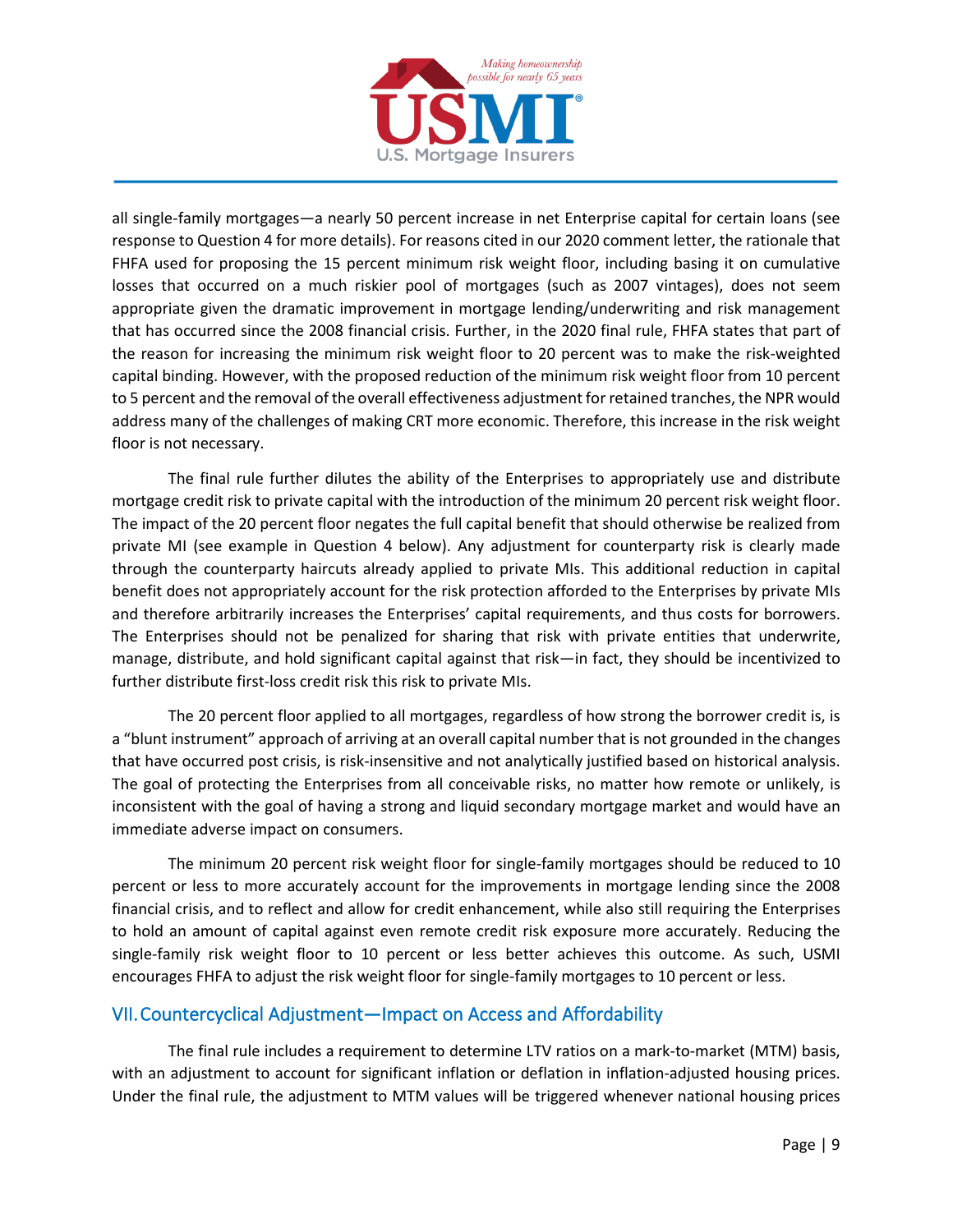

are 5 percent greater or 5 percent less than the "inflation-adjusted long-term trend." In the 2020 final rule, FHFA acknowledges that many commenters recommended changes to the Countercyclical Adjustment (or "MTMLTV adjustment"), which included, regionalizing the MTMLTV by using home prices in each state or metropolitan statistical area, or using asymmetric collars rather than 5 percent collars on both appreciation and depreciation.<sup>[17](#page-9-0)</sup>

In the final rule, FHFA determined to adopt the proposed rule's Countercyclical Adjustment with two changes."<sup>[18](#page-9-1)</sup> FHFA notes that, "the MTMLTV adjustment therefore could apply in circumstances in which house prices deviate significantly from the long-term trend, but there is not simultaneously a buildup of system-wide risk."

USMI appreciates that FHFA aimed to address the procyclicality that was embedded into the 2018 proposed rule, and as stated, USMI believes that it is appropriate for the Enterprises to have a countercyclical element to their capital rule. However, we are concerned that the HPA and inflation correlation adjustment will severely impact high LTV homebuyers, and buyers with lower FICO scores. Since many first-time, and especially first-time minority homebuyers fall into this category, the inflation correlation adjustment will be particularly detrimental to these families.

The Countercyclical Adjustment applies not only to the Enterprises' seasoned portfolio, it also applies to new production. In the current HPA/Consumer Price Index (CPI) environment, this has the impact of increasing required capital for new high LTV loans by 1.4-2.0 times. Charges for this increased capital requirement could be as high as 25 basis points in annual guarantee fees.

In our 2020 comment letter, USMI argued that MTM adjustments should not be made in determining LTV ratios. However, if MTM values are to be used, we agree that some method should be employed to take into account the potential distortions that may occur during a boom in residential housing that is out of proportion to the more general rate of inflation. The HPA experienced over the last two years can be classified as this type of distortion, as it is likely the pandemic that shifted consumer preferences, altered demand in the market, and increased construction cost due to such things as materials shortages and transportation delays, caused discontinuity in the HPA time series.

Since our comment letter in 2020 and over the last two years, the housing market has seen significant HPA, providing a real-world example of HPA increasing 5 percent more than the inflationadjusted long-term trend. In fact, the annual nationwide HPA August 2020 to August 2021 was nearly 19 percent according to FHFA's HPI.<sup>[19](#page-9-2)</sup> While there are several contributing factors to today's current appreciation, the biggest drivers are the lack of housing supply in the market, the significant demand for housing, and low interest rates. As seen in Figure 1, using a straight-forward scenario where future HPA

<span id="page-9-0"></span><sup>17</sup> 85 Fed. Reg. 82170 (December 17, 2020).

<span id="page-9-1"></span><sup>&</sup>lt;sup>18</sup> The first change made in the final rule by FHFA was to use an expanded-data HPI. Second, the final ERCF rule prescribed a trigger

<span id="page-9-2"></span>for FHFA to re-estimate the long-term trend line upon a new trough.<br><sup>19</sup> Federal Housing Finance Agency, "House Price Index –October 2021."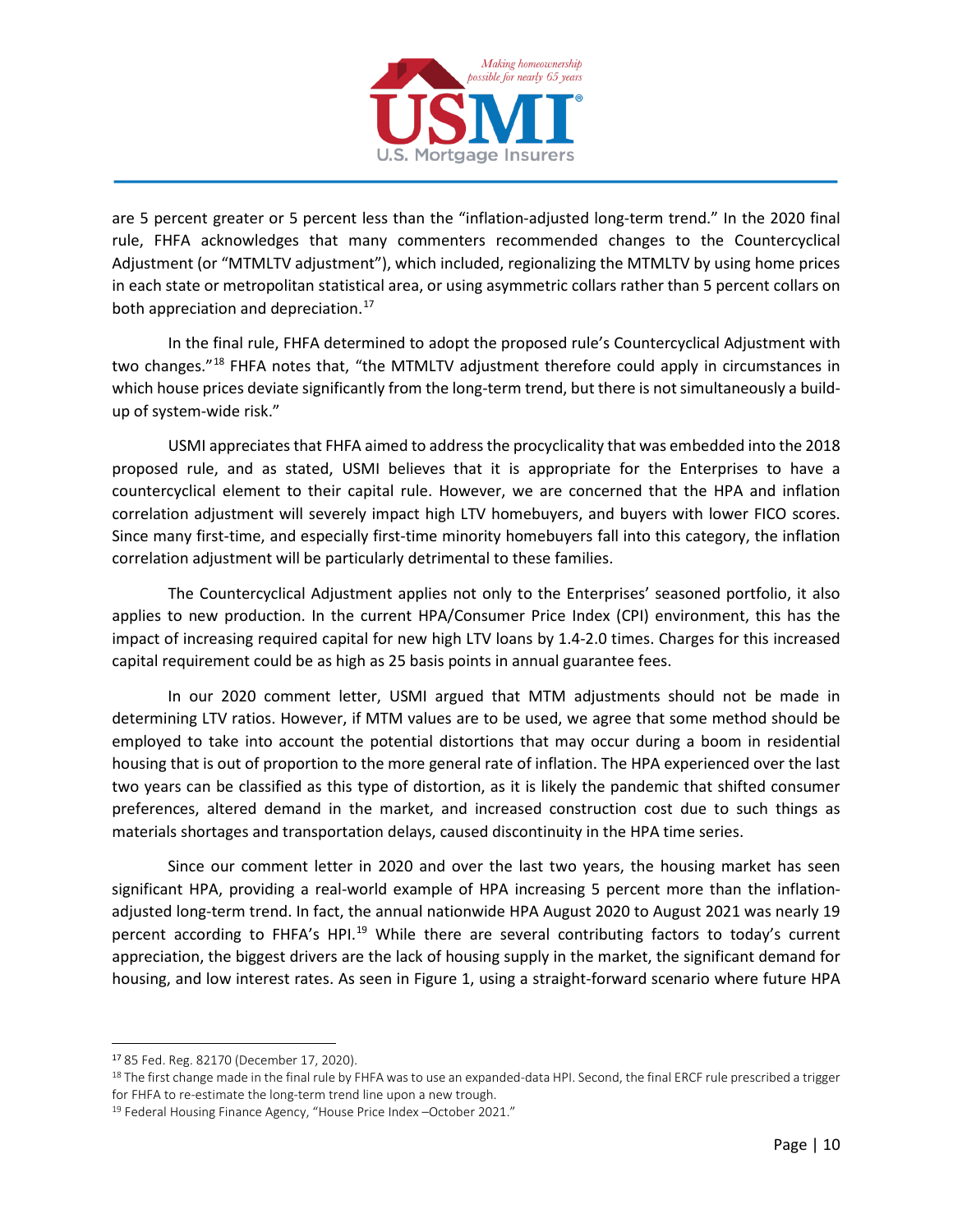

and CPI equal each other, the Countercyclical Adjustment is 12 percent and remains in place for 12 years, declining approximately 1 percent per year.

#### **FIGURE 1**

### **Depiction of how Total Risk Based Capital changes through time under forward 0 percent HPA and 0 percent CPI Assumption**



Other examples are provided in our response to Question 4 below. Using a number of different realistic future HPA and CPI scenarios, the Countercyclical Adjustment maintains a significant impact for multiple years. The increase in capital driven by the countercyclical adjustment will dampen demand in the housing market during those years when housing prices are well within traditional levels of appreciation compared to the CPI.

The net result is that the Enterprises will be required to hold significantly more capital. Based on today's HPA, the Enterprises would have to hold nearly 1.5 times the gross required capital for years after the recent COVID-19 driven increase in home prices. Loans with higher LTVs will see the largest absolute increase in capital charge, potentially dramatically increasing their required guarantor fees or reducing for the Enterprises.

This impact will also be applied to new originations, meaning future homeowners—those that have not yet benefitted from the HPA that led to the Countercyclical Adjustment being applied—will be paying higher rates for homeownership.

FHFA should further assess the Countercyclical Adjustment and the impact on LMI borrowers and encourages FHFA to consider alterations in this or a future rulemaking. Further, USMI also notes that the Countercyclical Adjustment section of the ERCF is extremely complex and difficult to analyze. It would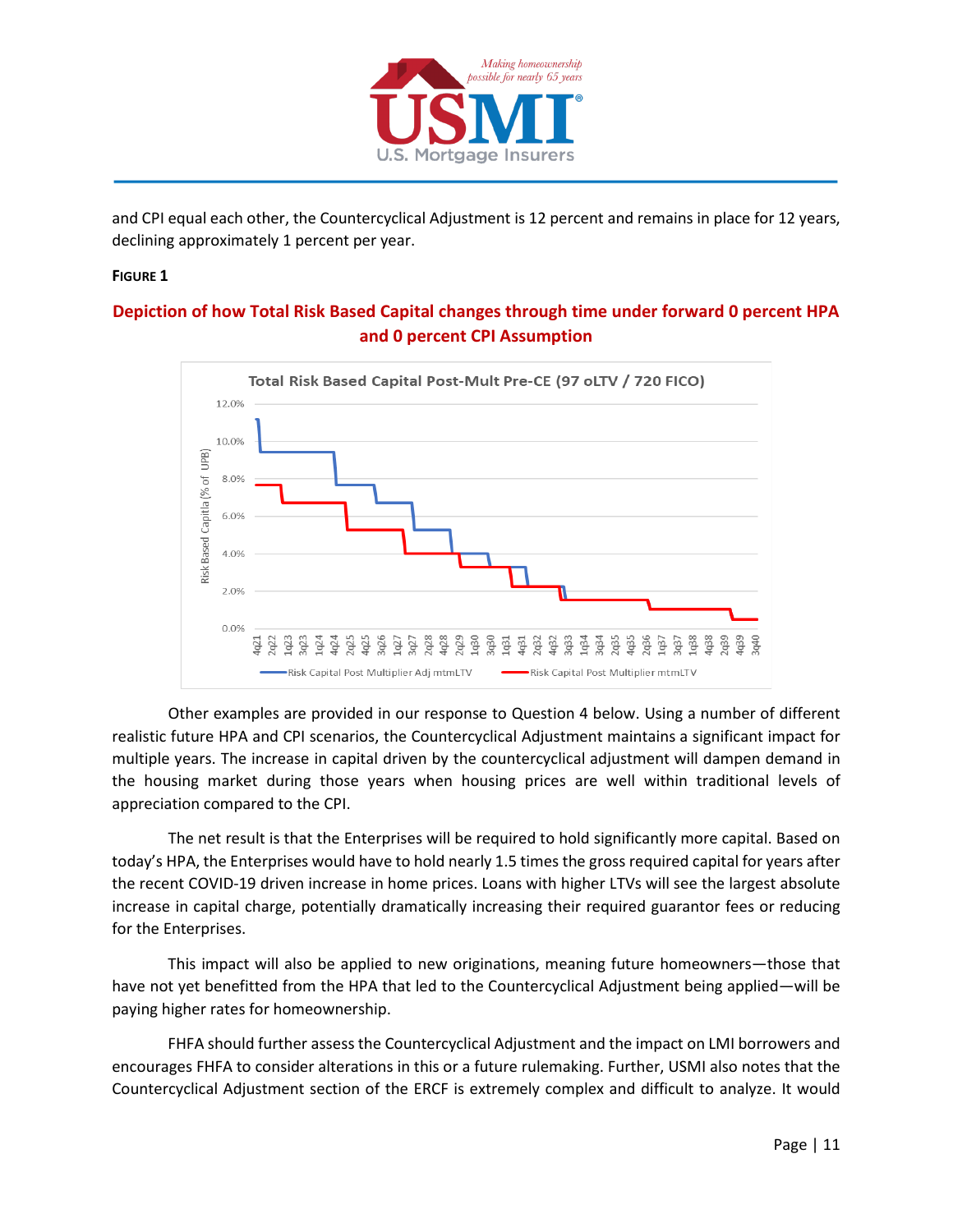

benefit all stakeholders if FHFA would approach this section with a more direct and simpler-to-read and analyze language and formulas.

Additionally, USMI urges FHFA to consider the various recommendations made in stakeholders' 2020 NPR responses, including using asymmetric MTMLTV collars and/or allowing for wider collars (perhaps 7.5 or 10 percent) during increased HPA versus when home prices are declining. Based on market data and FHFA's report on why home prices are escalating, it may be appropriate for FHFA to have discretion to limit the Countercyclical Adjustment to no more than 20 percent of the standard capital of the loan when HPA exceeds a certain threshold, rather than allowing for a 40 to 50 percent increase as would be applicable under the final rule's Countercyclical Adjustment in today's market with current market HPA.

Finally, FHFA has access to the greatest amount of housing market data available and could use that information to consider what is driving unusually steep HPA to determine, in its discretion, if and a Countercyclical Adjustment is necessary, and the amount of such an adjustment.

## <span id="page-11-0"></span>VII. Summary and Conclusions

In conclusion, USMI appreciates and agrees with the direction of the proposed changes in this NPR and urges FHFA to consider the comments, observations, and recommendations in this comment letter to enhance the proposed modifications to the ERCF. We also urge FHFA to lower the single-family minimum risk weight floor, and to recalibrate the Countercyclical Adjustment.

Thank you,

Lindsey D. Johnson President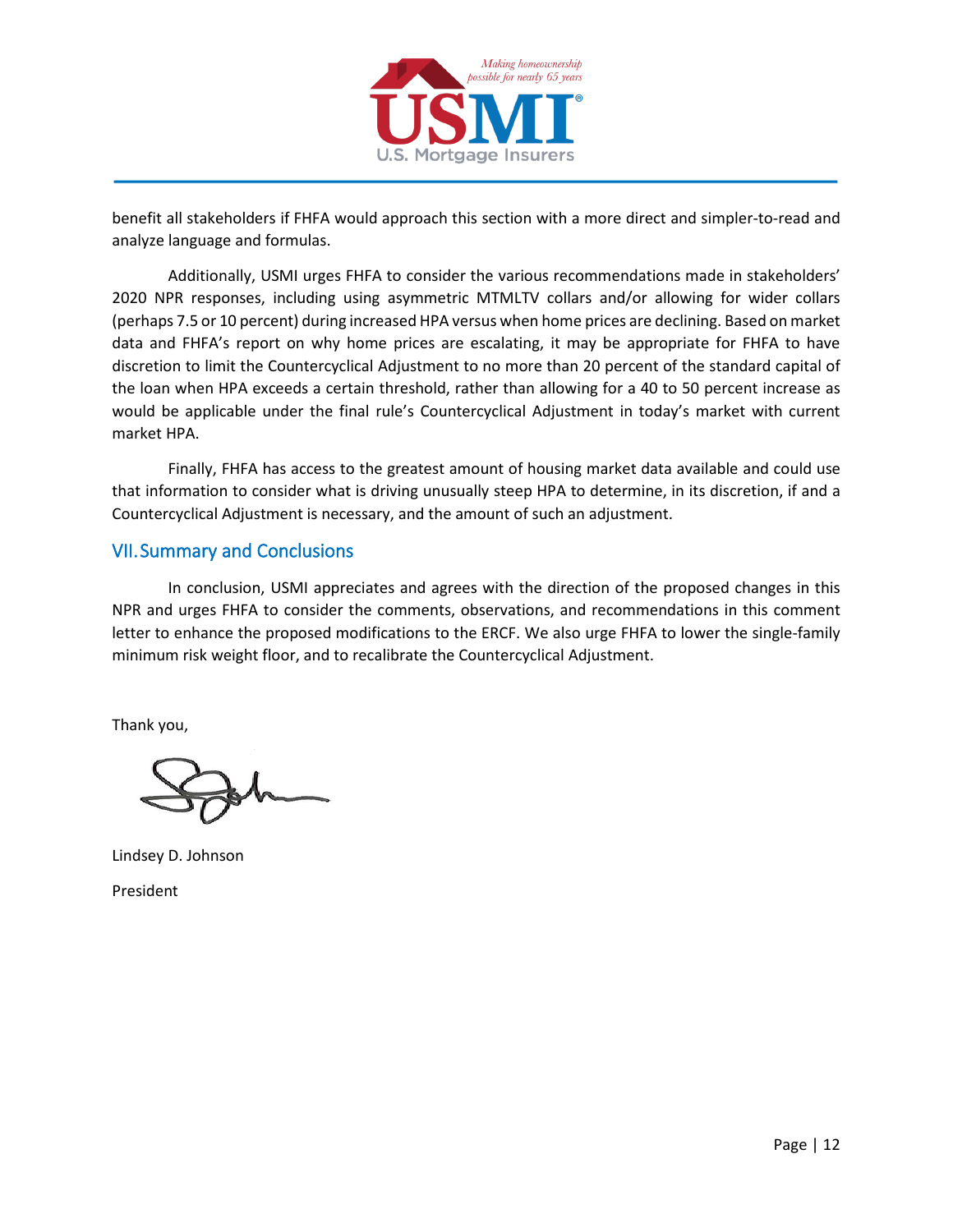

# <span id="page-12-0"></span>Appendix A: Responses to Questions Posed in the NPR

### **2.** *Is the proposed PLBA appropriately formulated? What adjustments, if any, would you recommend?*

The proposed change to the PLBA is a much better approach because, under the proposed modifications, the leverage ratio would rarely be the binding constraint. While it does not lower the overall capital level by much (estimated \$33 billion), it does reduce the increases that were likely to kick-in under the 2020 final rule—those projected increases would not occur nearly as much with these modifications because the risk-based capital amount will more often be the binding constraint. The changes also benefit CRT because of the improvement in the capital relief that will be given to the existing books of CRT.

We emphatically agree that the leverage ratio should not be the usual binding constraint on the Enterprises. However, the NPR does not explain why 50 percent of the Stability Capital Buffer is the appropriate standard. The Stability Capital Buffer itself is an arbitrarily determined capital requirement and no rationale has been provided for why 5 basis points times market share over 5 percent is chosen, how it is related to the risk, or why the threat to the national housing finance system is not adequately dealt with through the other elements of the ERCF.

Further, the PLBA is not intended to provide a margin to protect the national housing finance market, but rather is intended to provide yet another backstop for the risk-based requirements.

We agree that the PLBA needs to be adjusted, and that 1.5 percent is excessive. However, we recommend that FHFA consider alternative methods of determining the amount of the PLBA that more closely relate to risk than the Stability Capital Buffer.

**3.** *Is the PLBA necessary for the ERCF's leverage framework to be considered a credible backstop to the risk-based capital requirements and PCCBA?*

See response to Question 2.

**4.** *In light of the proposed changes to the PLBA and the CRT securitization framework, is the prudential risk weight floor of 20 percent on single-family and multifamily mortgage exposures appropriately calibrated? What adjustments, if any, would you recommend?*

#### *20 Percent Risk Weight Floor*

While not the focus of the proposed changes in the NPR, USMI was very pleased to see FHFA ask a question about the 20 percent prudential risk weight floor for single-family mortgages. The ERCF's basic formula for assigning risk weights is that it assigns a risk weight for single-family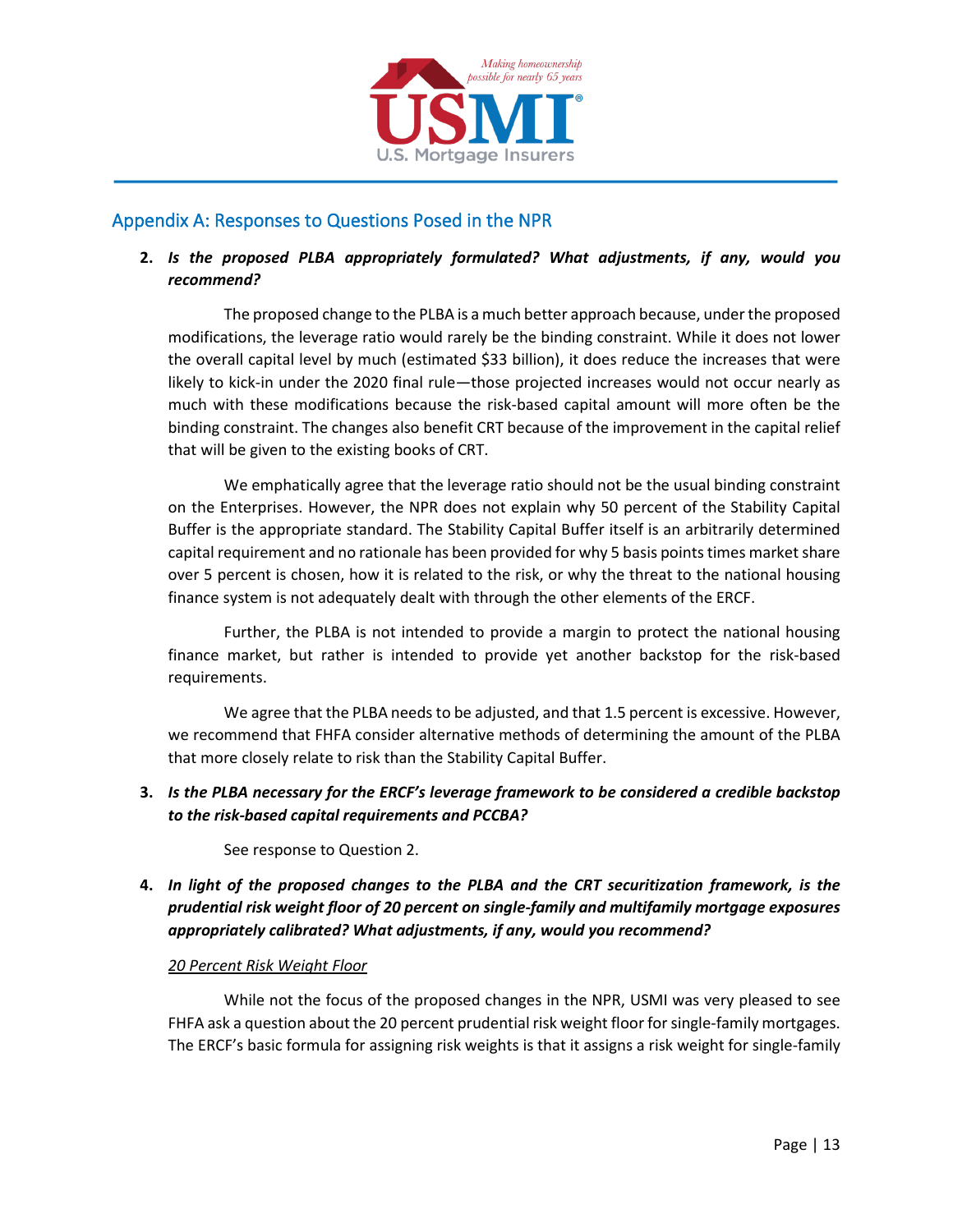

mortgage exposures that is equal to: *(i) a base risk weight[20](#page-13-0) multiplied by (ii) a risk multiplier[21](#page-13-1) multiplied by (iii) an adjusted credit enhancement multiplier,[22](#page-13-2) subject to a minimum risk weight floor*. The base risk weights and multipliers are set to enable the Enterprises to absorb lifetime unexpected losses on mortgages subject to a price shock similar to the 2008 financial crisis. The base risk weights are in Tables 2-5 of the ERCF final rule and are tied to the *adjusted MTMLTV ("adjusted MTMLTV")*. [23](#page-13-3)

While the finalize ERCF is very similar to the framework proposed in 2020, there are several critical differences due to the following modifications: (i) the minimum risk weight for single-family mortgage exposures was increased from 15 percent to 20 percent; (ii) the risk grids became more granular for loans with MTMLTVs between 30 percent and 60 percent; (iii) modified re-performing loans are treated as performing loans after 5 years; (iv) exposures in a repayment plan, including a COVID-19 forbearance plan, are treated as non-modified re-performing rather than modified re-performing; and (v) the *Countercyclical Adjustment* for 5 percent swings in housing prices became tied to a national FHFA house price index that is not seasonally adjusted and does not include refinancing valuations, rather than the all-transactions FHFA house price index originally proposed. The final rule also includes a trigger for re-estimating the long-term trend line if certain conditions are met.

As stated in our 2020 comment letter, the proposed minimum risk weight floor is applied regardless of the risk weight that would otherwise be assigned based on the loan characteristics and historic data. The minimum 20 percent floor creates a dramatic increase in the overall capital required for all single-family mortgages—a nearly 50 percent increase in net Enterprise capital as demonstrated in a simple example of a seasoned, high original LTV as shown in Figure 2.

<span id="page-13-0"></span><sup>20</sup> 85 Fed. Reg. 82220 (December 17, 2020).

<span id="page-13-1"></span><sup>21</sup> 85 Fed. Reg. 82221 (December 17, 2020).

<span id="page-13-2"></span><sup>22</sup> 85 Fed. Reg. 82223 (December 17, 2020).

<span id="page-13-3"></span><sup>&</sup>lt;sup>23</sup> 85 Fed. Reg. 82220, 82221 (December 17, 2020). Table 2 is for performing loans, Table 3 is for non-modified reperforming loans (RPLs), Table 4 is for modified RPLs, and Table 5 is for nonperforming loans (NPLs).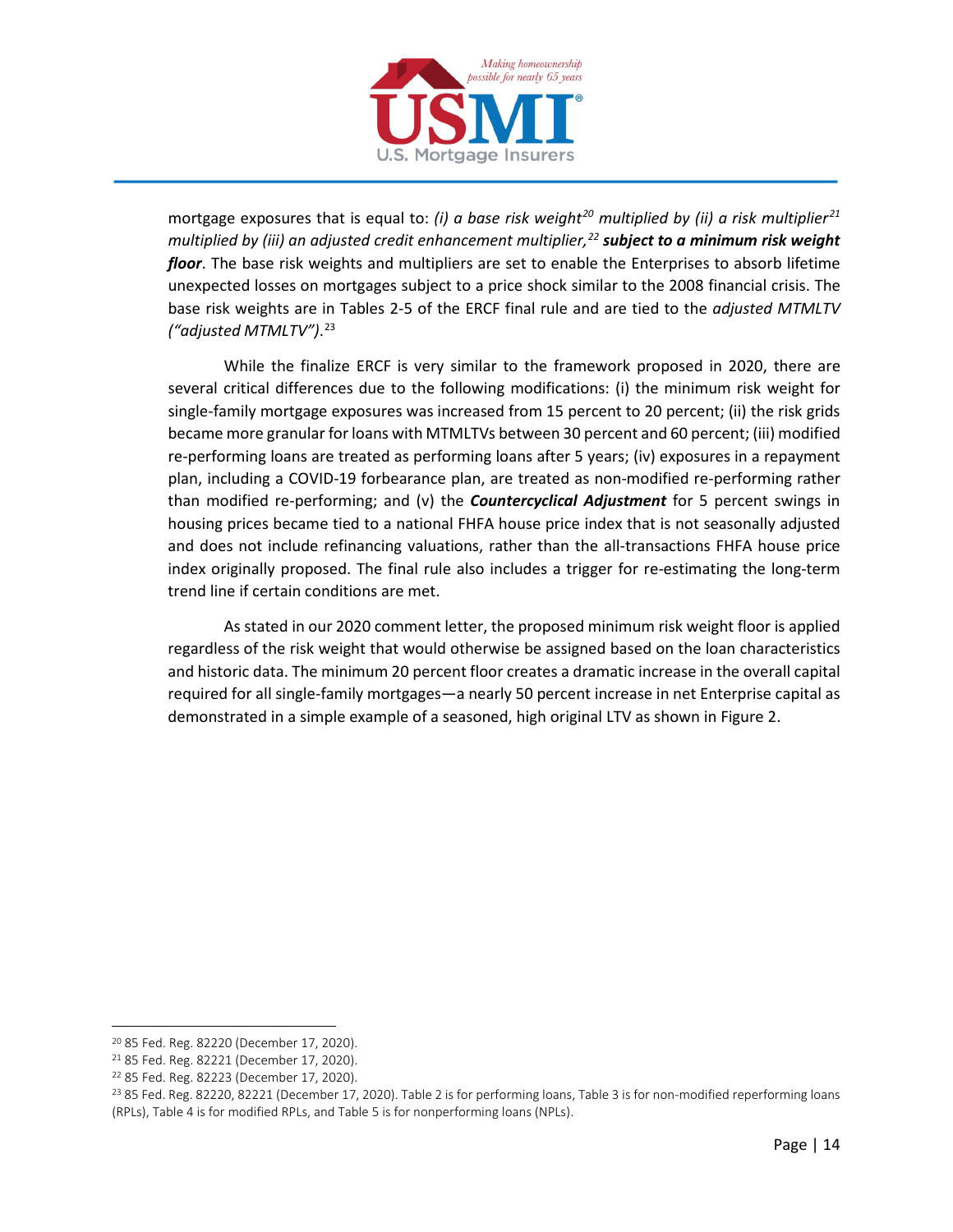

#### **FIGURE 2**

|                                           | <b>FHFA</b><br><b>2020 NPR</b> | <b>FHFA 2020</b><br><b>FINAL RULE</b> | Recommended<br>10% RW Floor |
|-------------------------------------------|--------------------------------|---------------------------------------|-----------------------------|
| Original LTV                              | 97                             | 97                                    | 97                          |
| <b>MTM LTV</b>                            | 80                             | 80                                    | 80                          |
| Loan Age (months)                         | 60                             | 60                                    | 60                          |
| FICO (original and Current)               | 750                            | 750                                   | 750                         |
| MI Coverage                               | 35%                            | 35%                                   | 35%                         |
| <b>UPB</b>                                | \$100,000                      | \$100,000                             | \$100,000                   |
| <b>Risk in Force</b>                      | \$35,000                       | \$35,000                              | \$35,000                    |
| <b>Counter Party Score</b>                | 4                              | 4                                     | 4                           |
| Risk Factor (FHFA Table 9/10)             | 2.64%                          | 2.64%                                 | 2.64%                       |
| <b>Gross Capital %</b>                    | 2.64%                          | 2.64%                                 | 2.64%                       |
| Gross Capital \$                          | \$2,640                        | \$2,640                               | \$2,640                     |
| Credit Enhancement Factor (FHFA Table 16) | 53.5%                          | 53.5%                                 | 53.5%                       |
| <b>Counter Party Factor</b>               | 14.2%                          | 14.20%                                | 14.20%                      |
| <b>CE Credit</b>                          | 60.1%                          | 60.1%                                 | 60.1%                       |
| <b>Net Capital %</b>                      | 1.59%                          | 1.59%                                 | 1.59%                       |
| Net Capital \$                            | \$1,587                        | \$1,587                               | \$1,587                     |
| Implied MI Capital Benefit \$             | \$1,053                        | \$1,053                               | \$1,053                     |
| Minimum capital                           | 1.20%                          | 1.60%                                 | 0.80%                       |
| Net Capital \$                            | \$1,200                        | \$1,600                               | \$800                       |
| <b>Gross Capital</b>                      | \$2,640                        | \$2,640                               | \$2,640                     |
| Net Capital with Floor                    | \$1,200                        | \$1,600                               | \$800                       |

#### **Seasoned Loan: 97 Percent Original LTV Loan with MTMLTV of 80 Percent**

For reasons cited in our 2020 comment response, the rationale that FHFA used for proposing the 15 percent minimum risk weight floor, including basing it on cumulative losses that occurred on a much riskier pool of mortgages (such as 2007 vintages) does not seem appropriate given the dramatic improvement in mortgage lending/underwriting and risk management that has occurred since the financial crisis. Further, in the 2020 final rule, FHFA states that part of the reason for increasing the minimum risk weight floor to 20 percent was to make the risk-weighted capital binding. However, with the proposed changes in the NPR to address CRT with the reduction of the minimum risk weight floor from 10 percent to 5 percent and the removal of the overall effectiveness adjustment for retained tranches, address many of the challenges of making CRT more economic. Therefore, this additional increase is not necessary.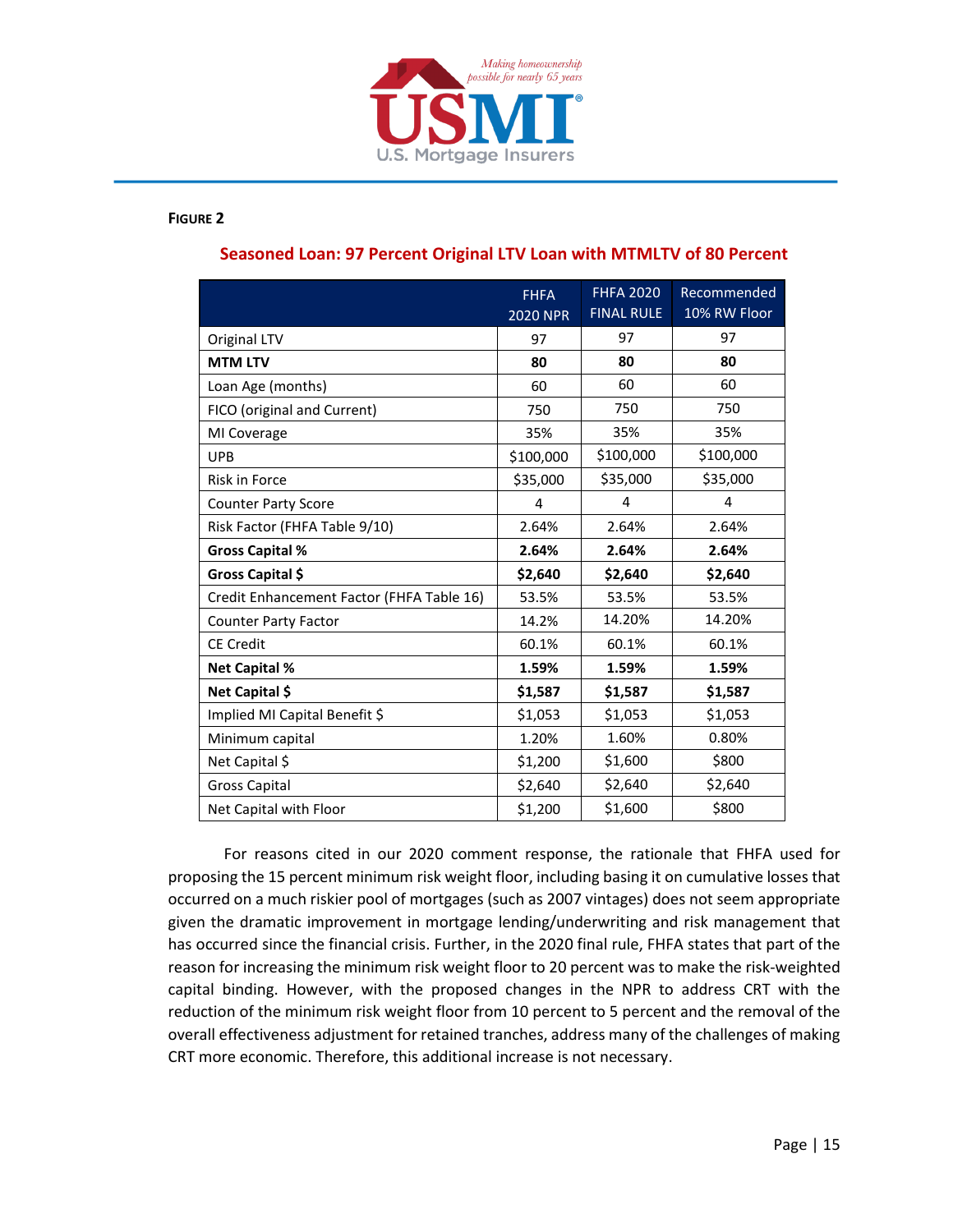

The final rule further dilutes the ability of the Enterprises to appropriately use and distribute mortgage credit risk private capital with the incorporation of the minimum 20 percent risk weight floor. The impact of the 20 percent floor negates the full capital benefit that should otherwise be realized from private MI (see Figure 2). Any adjustment for counterparty risk is clearly made through the counterparty haircuts already applied to private MIs. This additional reduction in capital benefit does not appropriately account for the risk protection afforded to the Enterprises by private MIs and therefore arbitrarily increases the Enterprises' capital requirements, and thus costs for borrowers. The Enterprises should not be penalized for sharing that risk with private entities that underwrite, manage, distribute, and hold significant capital against that risk— in fact, they should be incentivized to further distribute first-loss credit risk this risk to private MIs.

The 20 percent floor applied to all mortgages, regardless of how strong the borrower credit is, is a "blunt instrument" approach of arriving at an overall capital number that is not grounded in the changes that have occurred post crisis, is risk-insensitive and not analytically justified based on historical analysis. The goal of protecting the Enterprises from all conceivable risks is inconsistent with the goal of having a strong and liquid secondary mortgage market and would have an immediate adverse impact on consumers.

Similar to the proposed change to reduce the minimum 10 percent floor on CRT to 5 percent, as not doing so otherwise makes CRT uneconomical, the minimum 20 percent risk weight floor for single-family mortgages should be reduced to 10 percent or less to account for the improvements in mortgage lending since the 2008 financial crisis, and to more accurately reflect and allow for credit enhancement, while also still requiring the Enterprises to hold an amount of capital against remote credit risk exposure. Reducing the single-family risk weight floor to 10 percent or less better achieves this outcome. As detailed in Appendix C, on a sample of 100,000 Fannie Mae loans, roughly 25 percent of the loans hit the risk weight floor when it is set to 20 percent. Conversely, by establishing a risk weight floor of 10 percent, 11 percent of loans hit the floor.

**Recommendation:** The 20 percent risk weight floor on single-family mortgage exposures should be reduced to 10 percent or less.

#### *Countercyclical Adjustment*

One particularly troubling aspect of the ERCF's additional capital buffer is related to the MTMLTV Countercyclical Adjustment that creates risk and capital distortions. USMI understands and supports the Enterprises having countercyclical elements to their capital framework given the significant role the Enterprises play in the housing market. While USMI commented on the Countercyclical Adjustment and our concerns in our 2020 comment letter, we can currently see the dramatic impact that the Countercyclical Adjustment would have in today's market based on the market's HPA using the required MTMLTV ratios.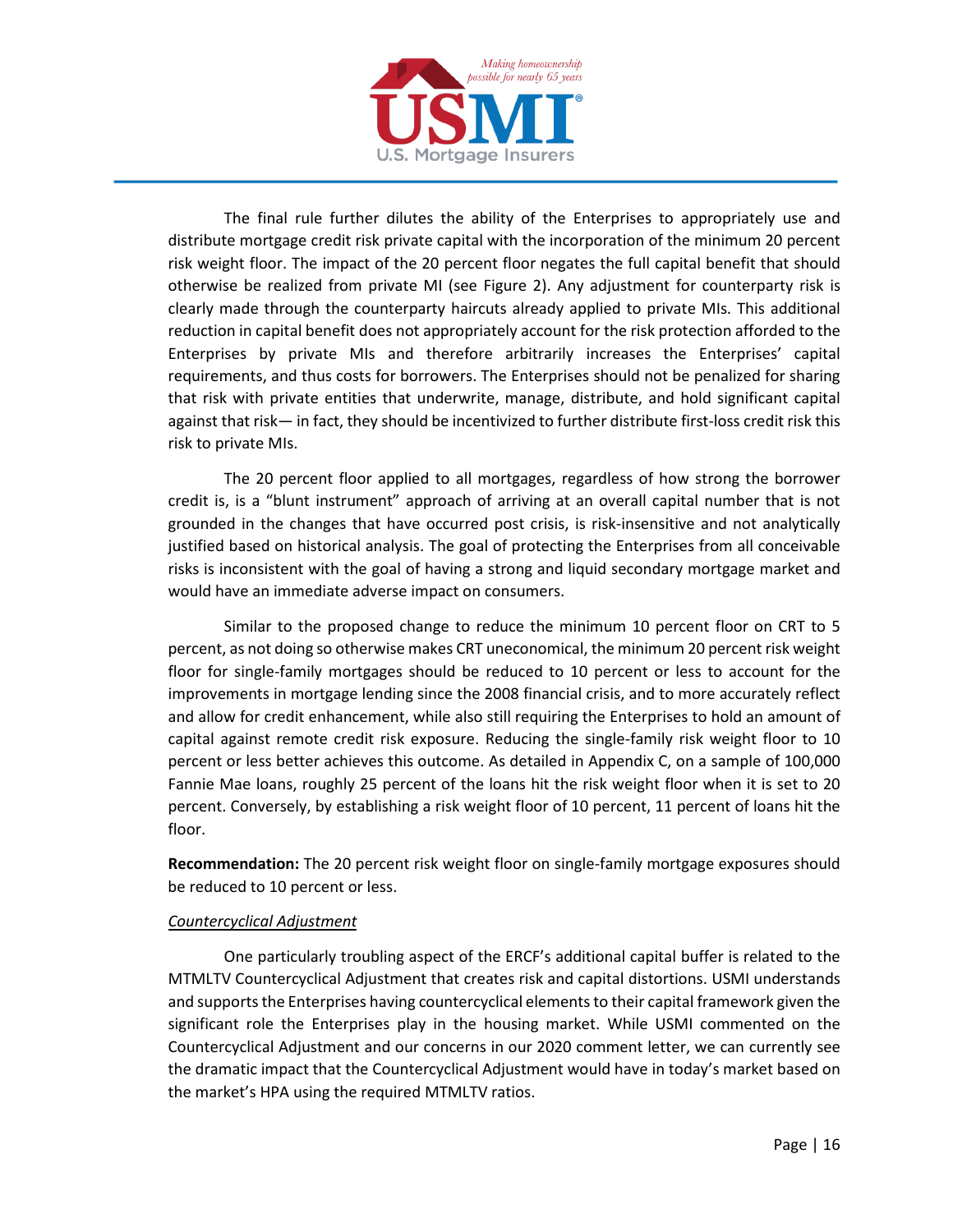

USMI believes that this component of the ERCF could negatively impact future homeowners, and in particular LMI, underserved, and minority borrowers during periods of increased HPA. It is clear based on more recent real-world scenarios that FHFA should re-examine the Countercyclical Adjustment and that this component of the final rule may need to be recalibrated to avoid negative impacts on future homeowners and to account for appreciation that is caused by supply-demand dynamics and other economic fundamental drivers.

The single-family Countercyclical Adjustment adjusts MTMLTV when national house prices deviate by more than 5 percent above or below an inflation-adjusted long-term trend. The Countercyclical Adjustment is a blunt approach that can have distorting effects on loan risk and the capital that is required for future borrowers. The Countercyclical Adjustment becomes very problematic in years where there is strong HPA, even when that HPA is due to basic economic fundamentals, such as an imbalance of supply and demand, which has occurred nationwide throughout 2020 and 2021.

Further, the Countercyclical Adjustment is not just a feature of HPA, but HPA as it is deflated by inflation as tracked by the CPI. Given the significant role the Enterprises play in the housing market, it is understandable why FHFA would want to include a Countercyclical Adjustment to dilute housing bubbles, such as where home prices skew beyond a normal projected baseline. However, it is unclear whether FHFA's baseline is accurate, and there are scenarios where HPA is not based on a bubble scenario, but rather driven by market dynamics such as supply-demand imbalances such as we see in the market today. There are also times when a 5 percent collar and the required Countercyclical Adjustment will have distortive effects, specifically for new originations.

Increasing HPA creates a situation where loans will have higher MTMLTV ratios, which will require the Enterprises to hold additional capital against these loans, likely resulting in increased pricing of these loans. This impact will be greatest for borrowers with higher LTVs (>80 percent) as these loans are likely to have increased capital charges from elevated LTVs that will be even higher due to MTMLTVs.

FHFA's HPI noted that home prices increased nearly 19 percent from August 2020 to August 2021.<sup>[24](#page-16-0)</sup> Figure 3 below is an example of a new origination where, using HPA that is consistent with the current housing market,<sup>[25](#page-16-1)</sup> a 97 percent MTMLTV loan moves to just over 111 percent Adjusted MTMLTV due to the 12 percent countercyclical adjustment. Using a straightforward scenario where future HPA and CPI equal each other, the Countercyclical Adjustment will last for 12 years, decreasing approximately 1 percent per year.

<span id="page-16-0"></span><sup>&</sup>lt;sup>24</sup> Federal Housing Finance Agency, "House Price Index -October 2021."

<span id="page-16-1"></span> $25$ Based upon the most recent FHFA data release which is  $4/1/2021$ .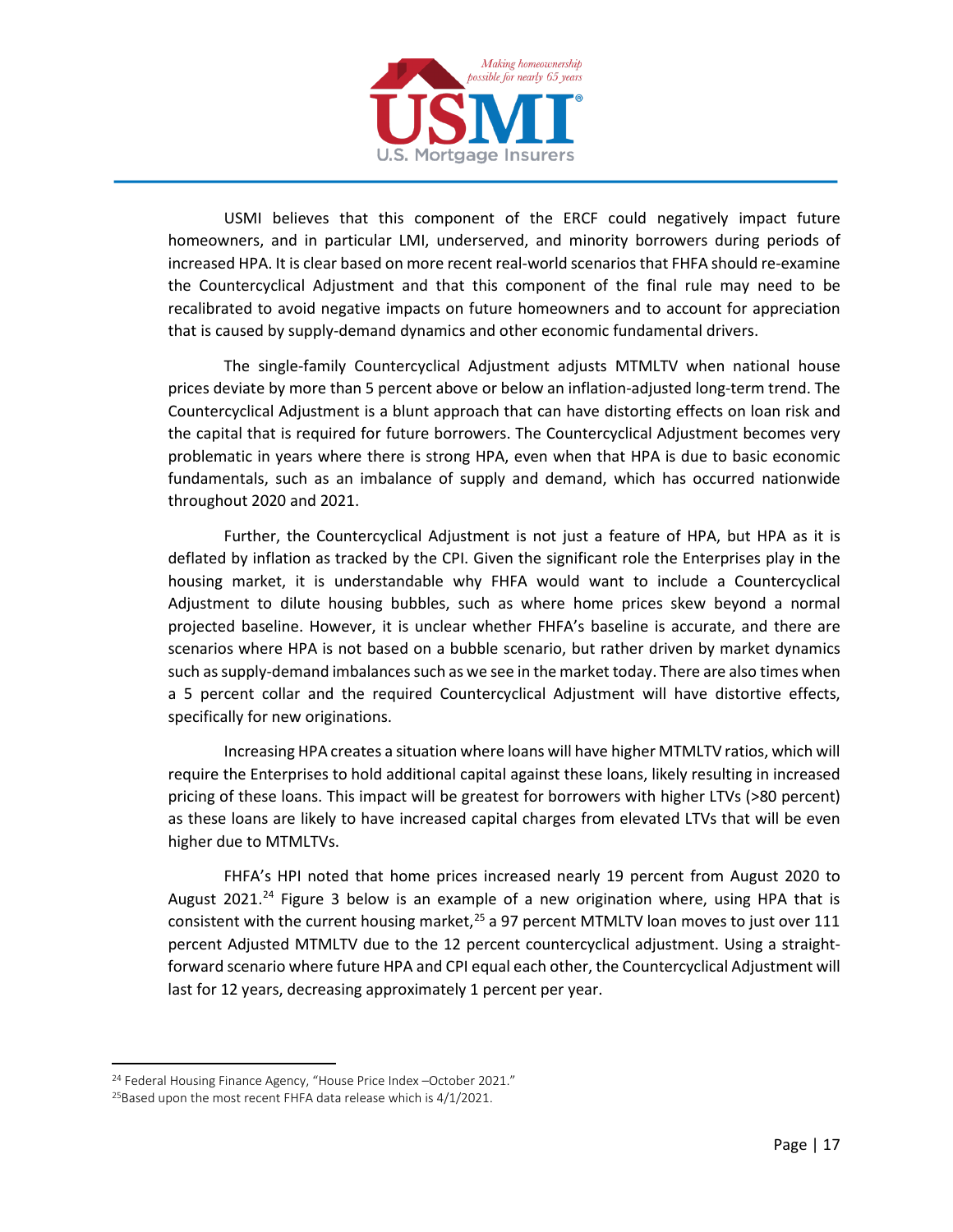

#### **FIGURE 3**



The chart below illustrates additional realistic scenarios of future HPA of 3 percent with CPI at four percent (Scenario 1 in Figure 4) and how it takes 6 years for HPA to come back to the HPI trend-line collar, which eliminates the Countercyclical Adjustment. If future HPA exceeds future CPI by 1 percent, the Countercyclical Adjustment is applied in perpetuity and does not diminish over time (Scenario 3 in Figure 4).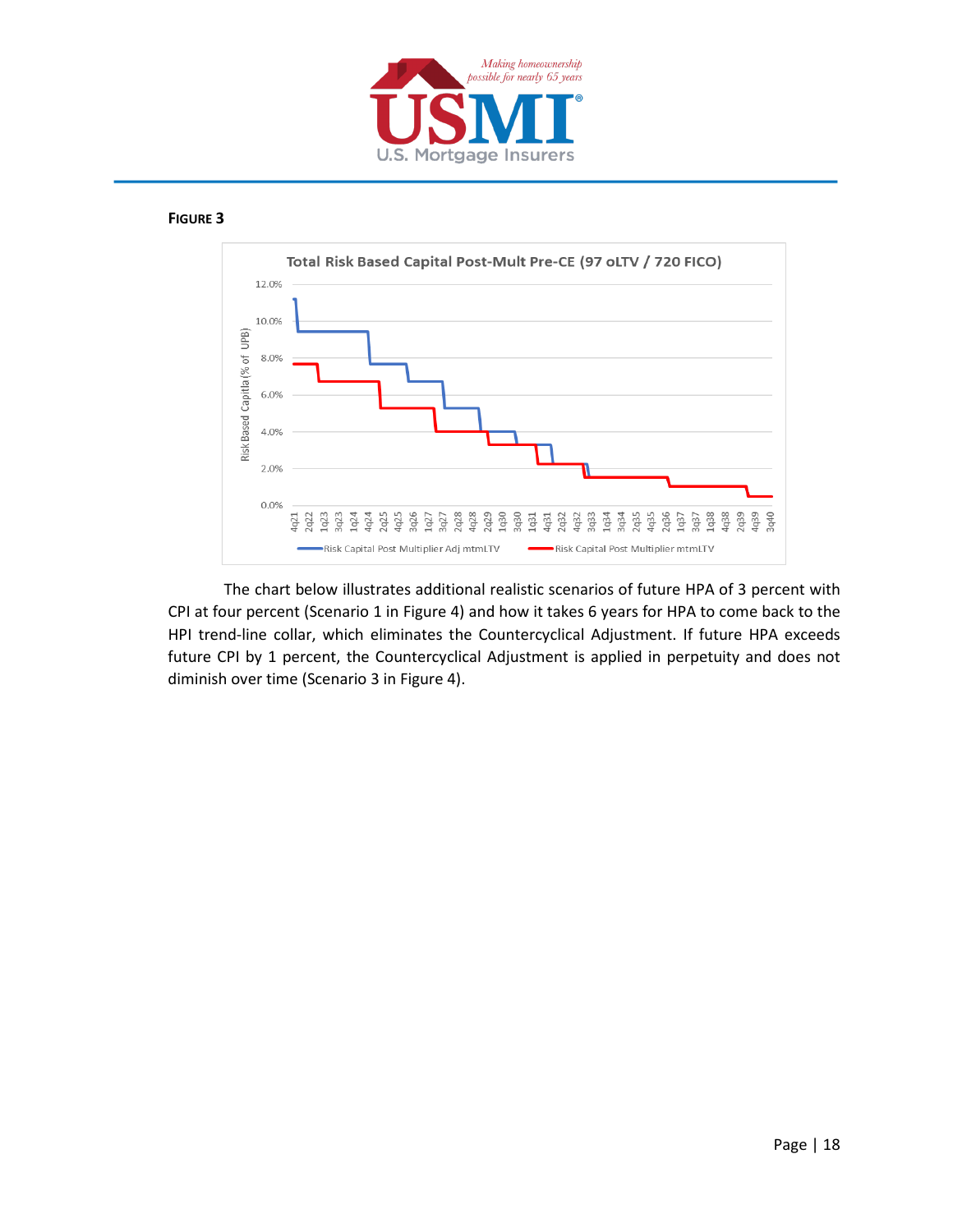

#### **FIGURE 4**

| <b>SCENARIO 1</b> |          |                   | <b>SCENARIO 2</b> | <b>SCENARIO 3</b> |          |  | <b>SCENARIO 4</b> |          |  |
|-------------------|----------|-------------------|-------------------|-------------------|----------|--|-------------------|----------|--|
| <b>Future CPI</b> | 4.0%     | <b>Future CPI</b> | 0.0%              | <b>Future CPI</b> | 2.0%     |  | <b>Future CPI</b> | 5.0%     |  |
| <b>Future HPA</b> | 3.0%     | <b>Future HPA</b> | 0.0%              | <b>Future HPA</b> | 3.0%     |  | <b>Future HPA</b> | 3.0%     |  |
| Adjustment        |          |                   | Adjustment        | Adjustment        |          |  | Adjustment        |          |  |
| Month             | Adj      | Month             | Adj               | Month             | Adj      |  | Month             | Adj      |  |
| 4/1/2021          | $-12.0%$ | 4/1/2021          | $-12.0%$          | 4/1/2021          | $-12.0%$ |  | 4/1/2021          | $-12.0%$ |  |
| 4/1/2022          | $-10.2%$ | 4/1/2022          | $-11.1%$          | 4/1/2022          | $-11.9%$ |  | 4/1/2022          | $-9.3%$  |  |
| 4/1/2023          | $-8.4%$  | 4/1/2023          | $-10.1%$          | 4/1/2023          | $-11.9%$ |  | 4/1/2023          | $-6.6%$  |  |
| 4/1/2024          | $-6.5%$  | 4/1/2024          | $-9.2%$           | 4/1/2024          | $-11.8%$ |  | 4/1/2024          | $-3.8%$  |  |
| 4/1/2025          | $-4.6%$  | 4/1/2025          | $-8.2%$           | 4/1/2025          | $-11.7%$ |  | 4/1/2025          | $-0.9%$  |  |
| 4/1/2026          | $-2.6%$  | 4/1/2026          | $-7.2%$           | 4/1/2026          | $-11.6%$ |  | 4/1/2026          | 0.0%     |  |
| 4/1/2027          | $-0.7%$  | 4/1/2027          | $-6.2%$           | 4/1/2027          | $-11.6%$ |  | 4/1/2027          | 0.0%     |  |
| 4/1/2028          | 0.0%     | 4/1/2028          | $-5.3%$           | 4/1/2028          | $-11.5%$ |  | 4/1/2028          | 0.0%     |  |
| 4/1/2029          | 0.0%     | 4/1/2029          | $-4.2%$           | 4/1/2029          | $-11.4%$ |  | 4/1/2029          | 1.0%     |  |
| 4/1/2030          | 0.0%     | 4/1/2030          | $-3.2%$           | 4/1/2030          | $-11.4%$ |  | 4/1/2030          | 4.1%     |  |
| 4/1/2031          | 0.0%     | 4/1/2031          | $-2.2%$           | 4/1/2031          | $-11.3%$ |  | 4/1/2031          | 7.2%     |  |

### **Duration of Future Countercyclical Adjustment**

As noted in Figure 5, the required gross capital is nearly 1.5 times what would otherwise be required without the Countercyclical Adjustment for some loans. Future borrowers will pay for the HPA that other homeowners have benefited from, as the Enterprises will be required to hold nearly 1.5 times capital for these same loans due to the Countercyclical Adjustment, inevitably increasing pricing— both ongoing fees (guarantee fees) and upfront loan level price adjustments (LLPAs)— to accommodate for the increased capital charges.

#### **FIGURE 5**

#### **Enterprise Gross Credit Risk Capital Pre-Credit Enhancement as of June 30, 2021**

| No Countercyclical Adjustment |       |       |       |        | With Countercyclical Adjustment |        |        |        |        | <b>Countercyclical Capital Impact</b> |       |       |       |       |
|-------------------------------|-------|-------|-------|--------|---------------------------------|--------|--------|--------|--------|---------------------------------------|-------|-------|-------|-------|
| oFICO                         |       |       | oLTV  |        |                                 |        |        | oLTV   |        |                                       |       | oLTV  |       |       |
|                               | 85    | 90    | 95    | 97     |                                 | 85     | 90     | 95     | 97     |                                       | 85    | 90    | 95    | 97    |
| 680                           | 5.36% | .04%  | 8.72% | 10.00% |                                 | 10.00% | 12.00% | 12.00% | 14.08% |                                       | 1.87x | 1.70x | 1.38x | 1.41x |
| 720                           | 4.00% | 5.28% | 6.72% | 7.68%  |                                 | 7.68%  | 9.44%  | 9.44%  | 11.20% |                                       | 1.92x | 1.79x | 1.40x | 1.46x |
| 760                           | 2.56% | 3.44% | 4.48% | 5.20%  |                                 | 5.20%  | 6.56%  | 6.56%  | 7.92%  |                                       | 2.03x | 1.91x | 1.46x | 1.52x |

Given FHFA has a central role in monitoring the housing market, and already reports monthly a Home Price Index, FHFA can and should evaluate whether national increasing home prices is due to fundamental economics such as supply/demand imbalances, low interest rates,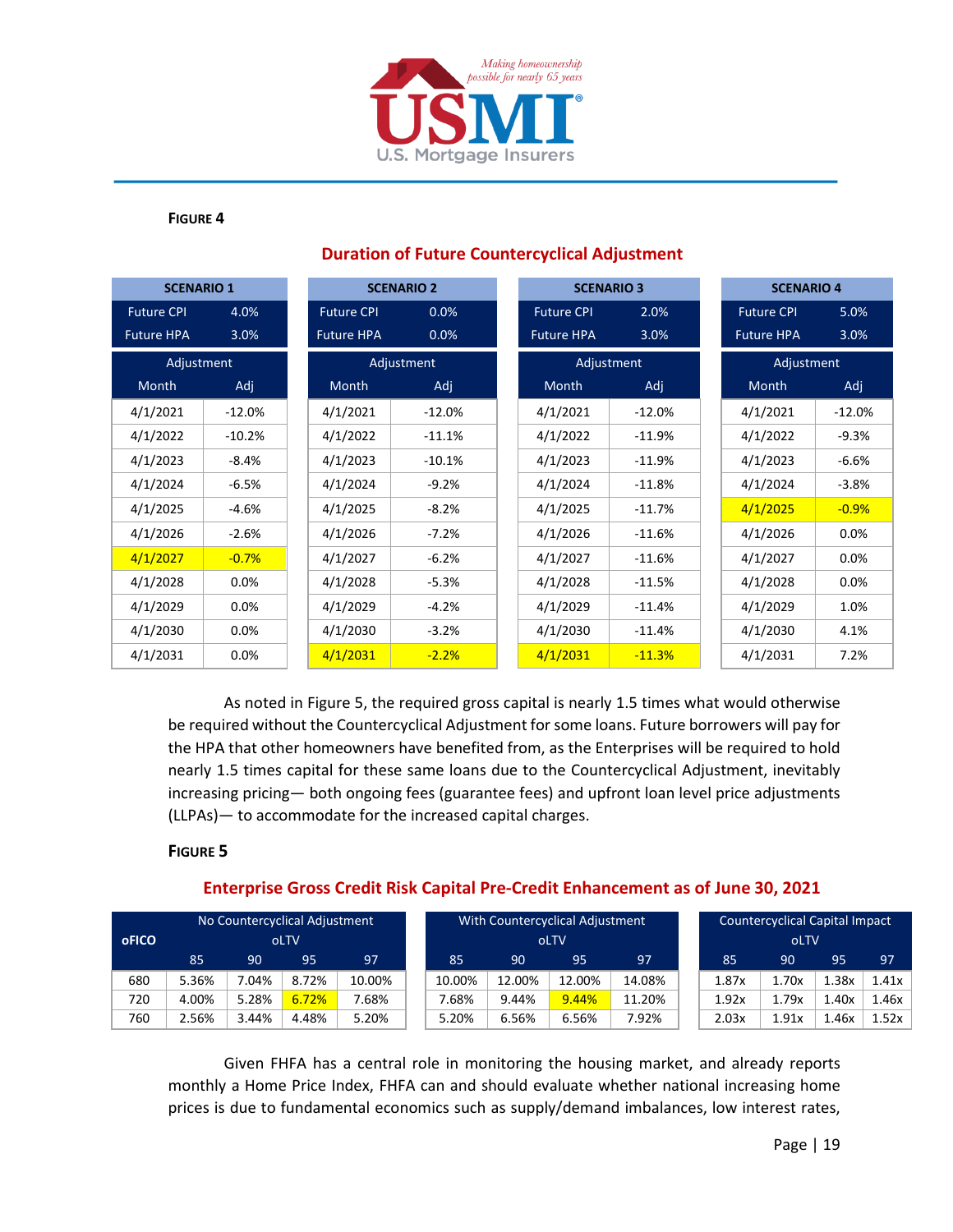

or other features, rather than speculative lending/borrowing or other distortive reasons. It is apparent in this way that the blunt application of a MTMLTV 5 percent collar may not appropriately capture the fundamentals of what is driving HPA.

FHFA has access to the greatest amount of housing market data available and could use that information to consider what is driving unusually steep HPA to determine, in its discretion, if and a Countercyclical Adjustment is necessary, and the amount of such an adjustment. However, FHFA states in the final rule, that the "application of the MTMLTV would not depend on a determination by FHFA. Rather the Countercyclical Adjustment as an automatic trigger such that an Enterprise would be required to make the adjustment when national house prices increased or decreased by more than 5 percent from the long-term trend."<sup>26</sup> The public policy benefit of having a countercyclical adjustment locked in place, as opposed to being within the discretion of FHFA, is not obvious.

Finally, while we have concerns about the impact of this blunt approach being applied to the MTMLTVs for loans held or guaranteed by the Enterprises, we also have significant concerns that this will create an economic disparity between Federal Housing Administration (FHA) and conventional loans. This disparity will be triggered whenever the Countercyclical Adjustment is applied to Enterprise mortgages, but not to FHA insured loans, potentially making the FHA loans less expensive. Borrowers who otherwise would have access to finance in the conventional market to be priced out of the market and left only with an FHA mortgage.

#### **Recommendations:**

- *FHFA should reconsider and recalibrate the Countercyclical Adjustment.* We also recommend that FHFA re-examine and consider revising the Countercyclical Adjustment to ensure the outcome of this adjustment meet FHFA's policy objectives and considers real-world scenarios where there is significant home price appreciation above or below an inflation-adjusted long-term trend.
- *Given FHFA's access to data and market information, FHFA should report on whether significant HPA is based on market fundamentals or something else.* While FHFA specifically notes in the final rule that it does not have discretion around the Countercyclical Adjustment, this should be re-evaluated. Based on market data and FHFA's report on why home prices are escalating, it may be appropriate for FHFA to have discretion to cap capital increases to up to 20 percent when HPA exceeds a certain threshold, rather than allowing for a 40 to 50 percent increase as would be applicable in today's market with today's market HPA.
- *Based on the reassessment, FHFA should consider recalibrating the Countercyclical Adjustment.* FHFA should also consider a number of the different recommendations made

<span id="page-19-0"></span><sup>26</sup> 85 Fed. Reg. 82171 (December 17, 2020).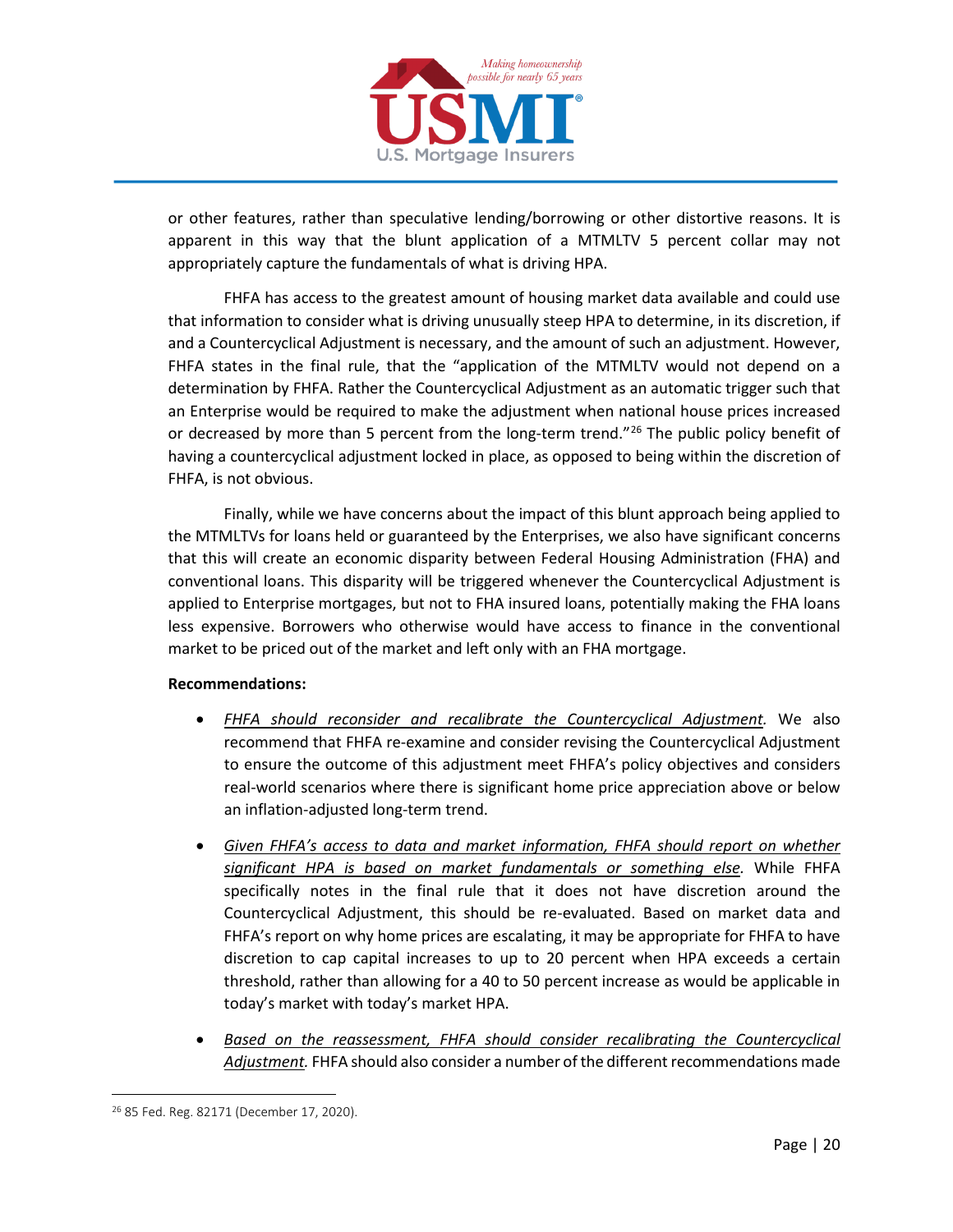

in the 2020 NPR responses, including using asymmetric MTMLTV collars, and/or allowing for wider collars (perhaps 7.5 or 10 percent) during increased HPA versus when home prices are declining.

• *Simply the language and formula for the Countercyclical Adjustment.* Finally, the Countercyclical Adjustment element of the ERCF is extremely complex and difficult to analyze. It would benefit all stakeholders if FHFA would approach this section with a more direct and simpler to read and analyze.

### **5.** *Is the 5 percent prudential floor on the risk weight for a retained CRT exposure appropriately calibrated? What adjustment, if any, would you recommend?*

The Enterprises' CRT programs are critical tools for managing their risk, reducing taxpayer exposure to mortgage credit risk, and increase private capital in the housing finance system. It is appropriate for FHFA to evaluate the risks posed by different credit risk mitigants, including CRT transactions. Accordingly, USMI agrees with the proposed changes in the NPR to reduce the 10 percent risk weight floor to 5 percent and remove the overall effectiveness adjustment. These modifications to the ERCF would help improve the capital benefit afforded to the Enterprises' CRT transactions by 30 to 40 percent, and in some cases by nearly 50 percent (see Appendix D for more details on the analysis).



### **FIGURE 6**

Further, as Figure 6 demonstrates, while both the removal of the overall effectiveness adjustment and the reduction of the risk weight floor improve the capital efficiency of CRT for the Enterprises by 8 percent and 13 percent, respectively, it is clear that the greater capital efficiency comes from the reduction in the risk weight floor. USMI supports the direction of reducing the CRT risk weight floor from 10 percent to 5 percent, but continues to believe that a 5 percent floor continues to be excessive, especially for the most senior retained tranches that have de minimis credit risk, which may lead to unintended consequences. In some cases, an Enterprise could decide to restructure a CRT transaction so that less credit risk is transferred to third parties. In other words, an Enterprise could decide that if it has to hold a prescribed amount of capital, it should also retain the concomitant risk, so that it will have the income to support the capital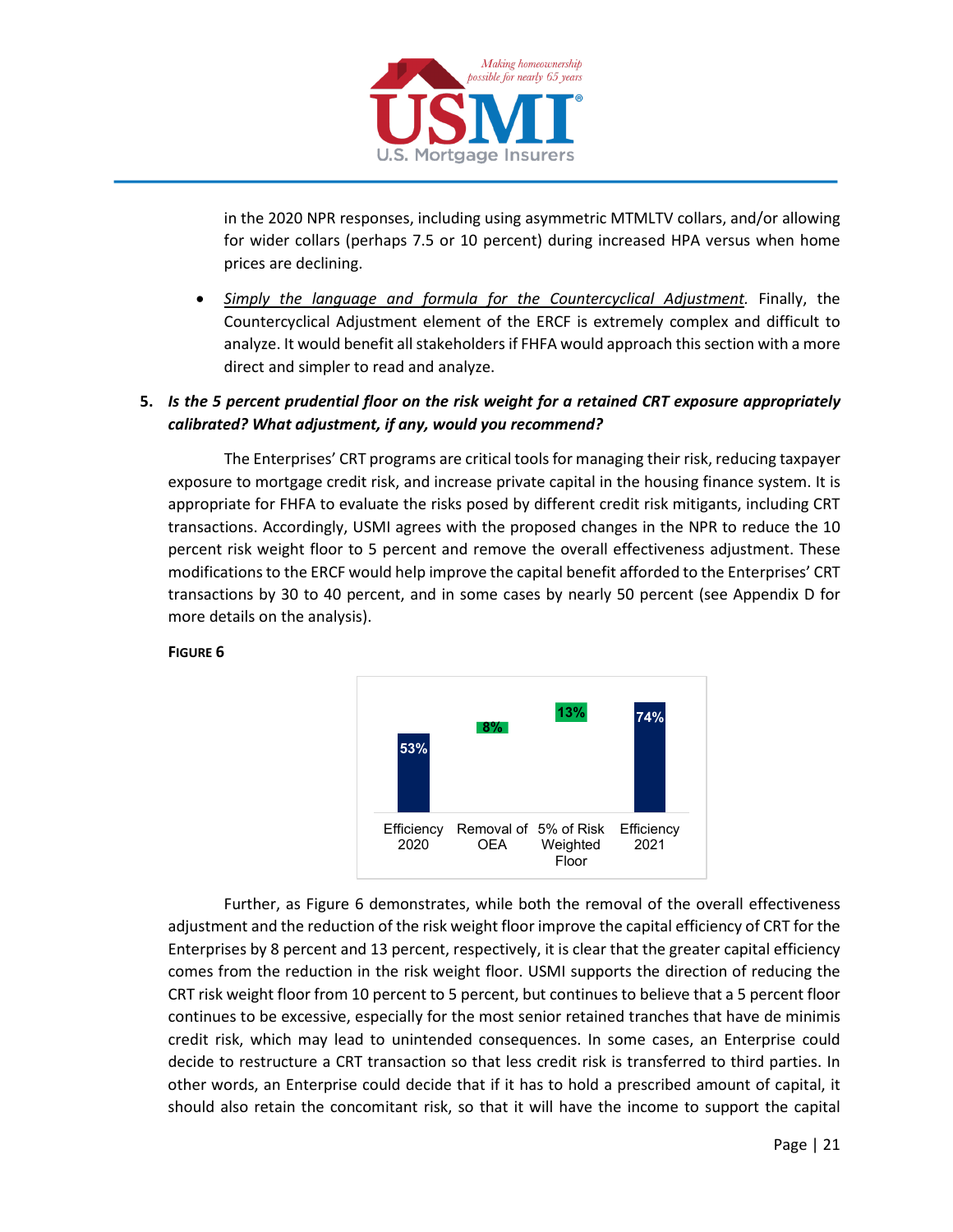

charge. Alternatively, an Enterprise may decide not to enter into a CRT transaction because the 5 percent floor negates the financial incentives to enter into the CRT contract. Neither of these results would further the public policy benefits for using CRT as noted by FHFA in the NPR.

#### **Recommendations:**

- *FHFA should consider adjusting the CRT minimum risk weight floor lower than 5 percent* to a level closer to the statistically determined risk in a retained position to better align the CRT decision-making with the underlying economics and risks posed by the transaction.
- *FHFA should also establish and make public the model used to assess the capital benefit of CRT*, the statistical basis for any floor, and an analysis of the impact of the capital treatment of CRT on the statutory goals of the Enterprises.
- 6. *Is the removal of the overall effectiveness adjustment within the CRT securitization framework appropriate in light of the proposed rule's 5 percent prudential floor on the risk weight for retained CRT exposures?*

See response to Question 5.

**7.** *Is the proposed approach to determining the credit risk capital requirement for retained CRT exposures appropriately formulated? What adjustments, if any, would you recommend?*

See response to Question 5.

**8.** *Will the proposed amendments to the CRT securitization framework provide the Enterprises with sufficient incentives to engage in more CRT transactions without compromising safety and soundness?*

See response to Question 5.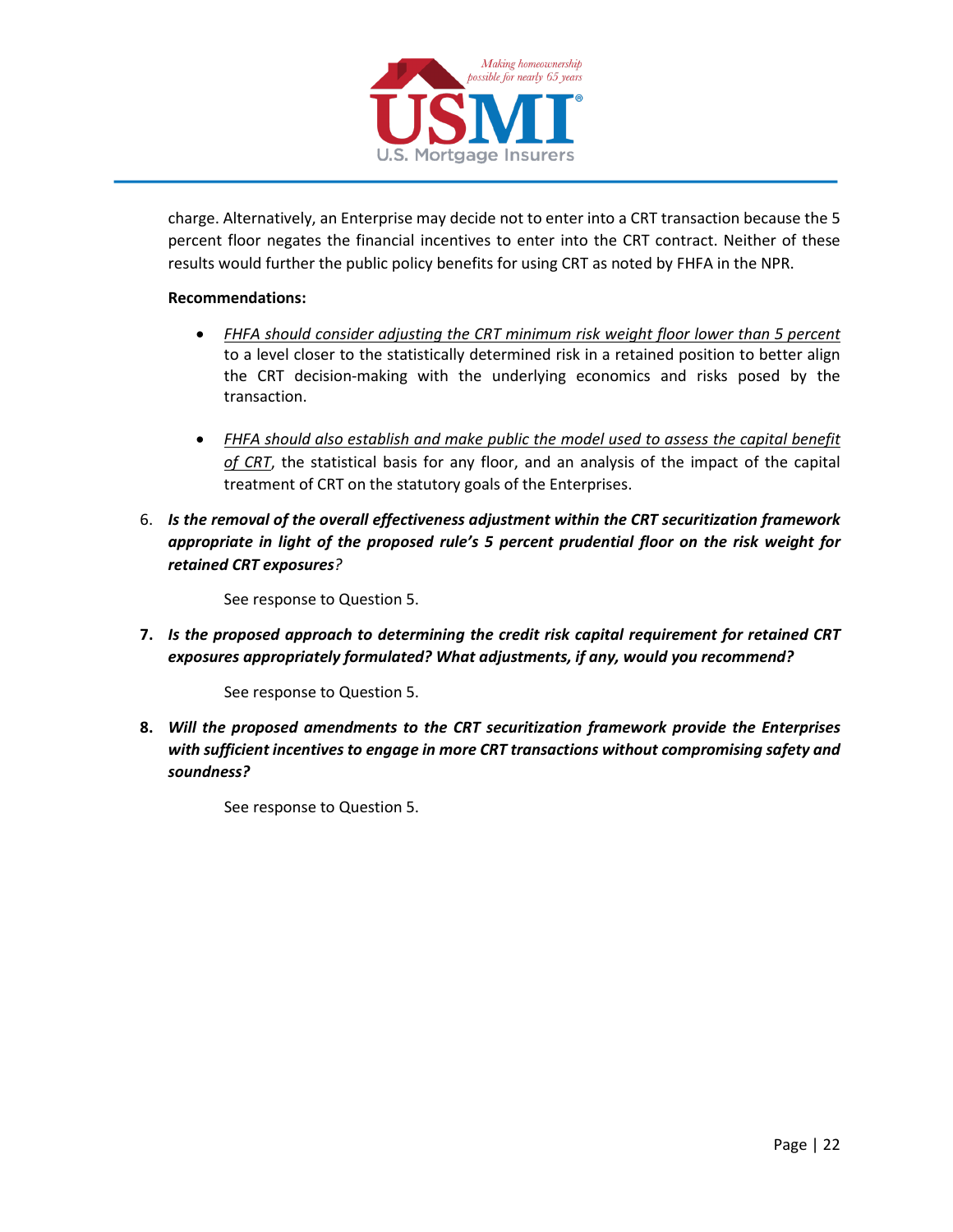

# <span id="page-22-0"></span>Appendix B: 2020 Comment Letter

USMI's full comment letter on the 2020 re-proposed Enterprise Regulatory Capital Framework is available on the FHFA submission portal<sup>[27](#page-22-1)</sup> and below is the executive summary of our response.

# **USMI EXECUTIVE SUMMARY OF COMMENT LETTER TO THE FHFA ON PROPOSED ENTERPRISE CAPITAL FRAMEWORK (ECF)**

#### Overarching Observations and Concerns

- **The Regulation Should Not Preempt Congressional Reforms.** Without congressional action, it is appropriate for the Federal Housing Finance Agency (FHFA) to take regulatory steps to ensure that the government sponsored enterprises (GSEs or Enterprises) will not present undue risks to the taxpayer when released from conservatorship. However, it is also important that FHFA regulatory actions do not effectively preempt potential congressional reforms. For example, Congress may determine that an explicit government backstop for catastrophic losses represents the best way to balance the public benefits provided by the GSEs and protection of taxpayers.
- **Capital Requirements Should Be Transparent and Analytically Justified.** The public and affected industry participants should be able to understand the basis for particular risk weights, haircuts, and other elements of the proposal. Models used to determine these factors should be fully disclosed and empirically justified based on historical data. Transparency would provide credibility for the rule's requirements and an ability for the public to identify errors and to suggest improvements in the methods and models.
- **Insurance Capital Framework Should Be Used for Insurance Risks.** The proposed rule, even more so than the 2018 version, relies on a "mash up" of capital frameworks and incorporates many aspects of bank regulation, which is wholly inappropriate for the GSEs given that their core business activities and risk exposures are more akin to insurance. The bank business model is fundamentally different than the GSEs' business model and the risks assumed by banking organizations are not the same as the risks assumed by the GSEs.
- **Capital Requirements Must Be Balanced.** Capital requirements for the GSEs must be balanced, taking into account the impact of higher capital on housing finance and the risks to the taxpayer of the GSEs' activities. We are concerned that the proposed rule fails this standard by requiring capital levels that are significantly higher than necessary even under a severely stressed scenario. The proposed rule represents a significant increase (approximately \$100 billion) in the overall capital required compared to the 2018 proposed rule and the FHFA increased the base credit risk grids without providing its rationale. The proposed 15% risk weight floor alone would increase required capital by 30% over the 2018 proposal.

<span id="page-22-1"></span><sup>27</sup> [https://www.fhfa.gov//SupervisionRegulation/Rules/Pages/Comment-Detail.aspx?CommentId=15664.](https://www.fhfa.gov/SupervisionRegulation/Rules/Pages/Comment-Detail.aspx?CommentId=15664)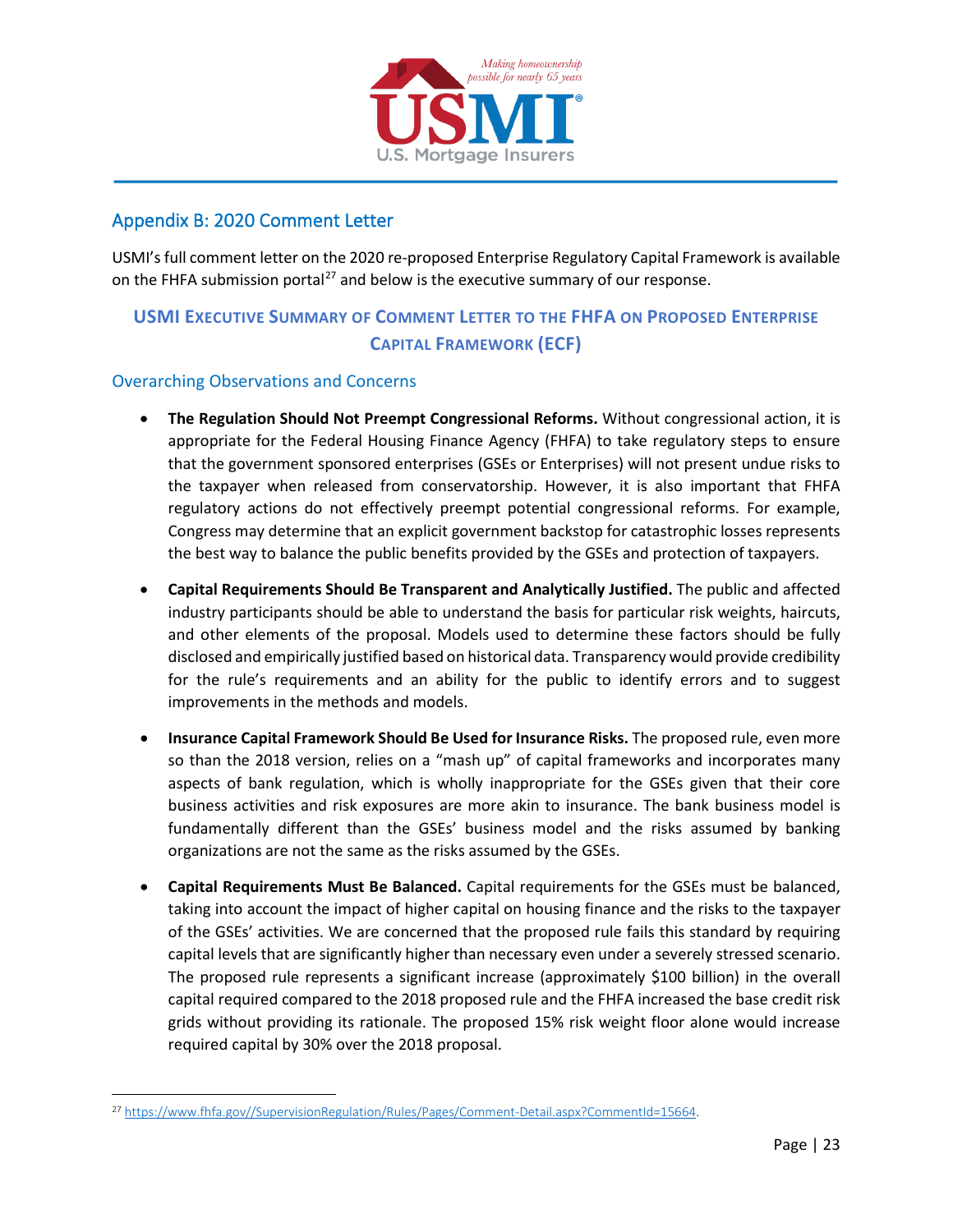

- **Capital Requirements Should Reduce, Not Merely Shift, Overall Risk to the Taxpayer.** The proposed capital requirements will not reduce risk in the housing finance system but merely shift origination volume and credit risk to government-insured channels, namely the Federal Housing Administration (FHA). Many consumers, primarily lower wealth borrowers, could find themselves priced out of the conventional market and migrate to the 100% taxpayer-backed FHA. The reduced capital benefit of private mortgage insurance (MI), overly punitive treatment of the GSEs' credit risk transfer (CRT) transactions, and the proposed floors on mortgage exposures would all reduce the incentives for the GSEs to de-risk in the future.
- **The Credit Risk-Based Capital Framework Should Be as Sensitive to Credit Risk as Possible.** The proposed rule dilutes the credit risk- adjusted nature of the capital framework by combing riskadjusted capital requirements with non-risk adjusted buffers and a binding non-risk adjusted leverage ratio. The layering of requirements— including various buffers, risk weight floors, penalties for CRT transactions, multipliers, and haircuts— results in a credit risk standard that includes non-credit risk concerns and demands higher amounts of capital than is warranted by the GSEs' actual risk exposures. A credit risk-based framework should be as sensitive as possible to credit risk, yet the leverage ratio would be a binding capital requirement and supersede the risk-based elements of the framework.
- **Proposed Rule Continues to Be Procyclical.** The use of mark-to- market loan-to-value (MTMLTV) ratios and refreshed credit scores would result in a procyclical risk-based capital framework in which less capital would be required during good economic times (and thereby fuel the expansion) and more restrictive capital requirement in bad economic times (and thereby reduce credit availability and dampen economic recovery). The FHFA has proposed a countercyclical adjustment to address the use of MTMLTV but it is an overly complex element that is based on national house prices.
- **Proposed Rule Should Promote Private Capital Through the Use of Loan Level Credit Enhancement (CE) and Responsible CRT.** The 2020 proposed rule disincentivizes private capital from playing its important role in the housing finance system by diminishing the capital benefit the Enterprises receive from first loss loan level credit enhancement from private MI and from additional CRT. The reduced capital benefit of private MI, overly punitive treatment of the GSEs' CRT transactions, and the proposed floors on mortgage exposures would all reduce the incentives for the GSEs to de-risk in the future.
- **Improper Treatment of GSE Counterparties.** Counterparty haircuts are based on an opaque rating system what will result in subjective determinations that pick "winners and losers." The framework should rely on transparent and objective benchmarks for purposes of assessing counterparty strength and applying any counterparty haircuts.
- **Proposed Rule Fails to Provide Accurate Capital Benefit for MI.**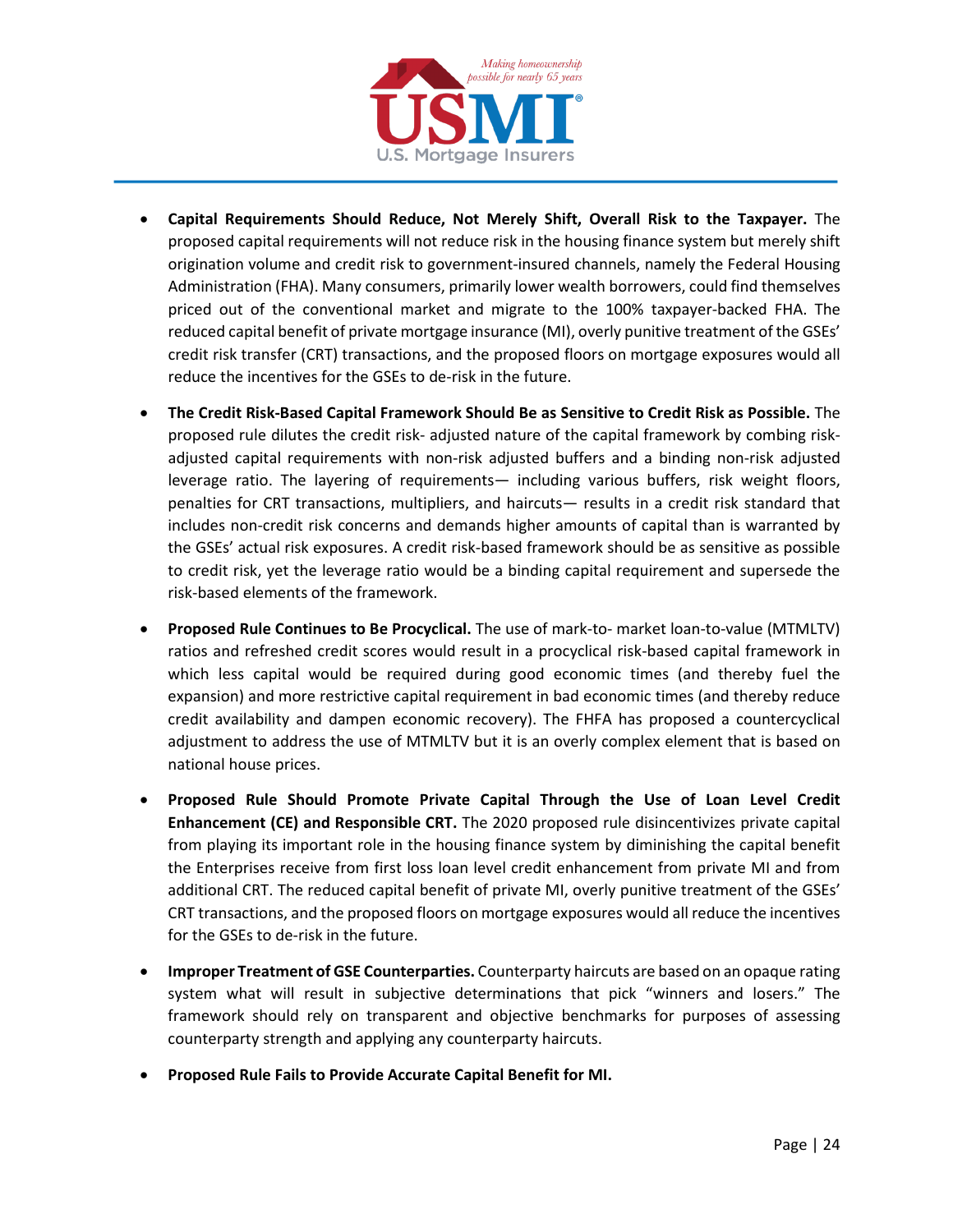

- o *Capital Relief for Mortgage Insurance Should Be Objectively Determined, Consistent with Historical Data.* Based on historical data, the CE Multipliers for guide level and charter level coverages should be 0.469 and 0.717 respectively, which is significantly lower than the CE Multipliers of 0.845 and 0.916, respectively, as proposed in the 2018 proposed rule, and also in the 2020 proposal. This needs to be corrected.
- o *Capital Benefit Should Be Considered for Deeper MI.* The 2020 proposal codifies only charter level and guide level coverage and does not contemplate MI coverage that could go beyond those two levels. There is no question that deeper insurance protection continues to reduce loss in the event of a default, and this increased benefit can be statistically determined through an analysis of available data. This reduction in loss reduces risk and should be recognized in any risk- based capital framework.
- o *Determination of Creditworthiness and Concentration in Mortgage Risk is Subjective and Unjustified.* This proposal applies counterparty haircuts based on a subjective determination, by the GSEs, of counterparty creditworthiness and concentration in mortgage credit risk. Secret and subjective determinations of this nature have the potential of causing great harm to the GSEs and to the housing markets. Further, the nature of these ratings is fundamentally unfair in that counterparties have no visibility as to how to improve their GSE-determined creditworthiness rating.
- o *15% Minimum Risk Weight Floor and MTMLTV Have Unintended Consequence of Diminishing the Risk Reducing Benefit the GSEs Should Receive from Private MI.* The minimum 15% risk weight floor on single-family mortgages will reduce the capital benefit of MI when the net capital required under the proposed rule would otherwise be below the 15% minimum floor. The same is true of the MTMLTV requirements, which under the proposed rule would kick-in after only six months after the loan is originated. The proposal also could diminish the MI benefit because of inaccurate assumptions made about MI coverage cancellation based on an amortization schedule that does not take into account other factors related to MI cancellation.
- **Credit Risk Transfer.** We support the use of CRT transactions as a tool to transfer a meaningful amount of credit risk in exchange for an appropriate amount of compensation. Properly priced and executed CRT transactions can meaningfully reduce the GSEs' risk, increase their capacity to provide liquidity, and protect taxpayers for mortgage credit risk losses. However, the proposed treatment of CRT represents a significant disincentive for the GSEs to use the transactions and would result in credit risk being more concentrated at the GSEs rather than distributed to other market participants. Two aspects of the proposed rule that are particularly concerning and negatively affect the economic feasibility of CRT are: (1) the 10 percent risk weight floor on retained security positions; and (2) the requirement that the GSEs calculate its risk-weighted assets as if 10% of the risk sold off was still on balance sheet.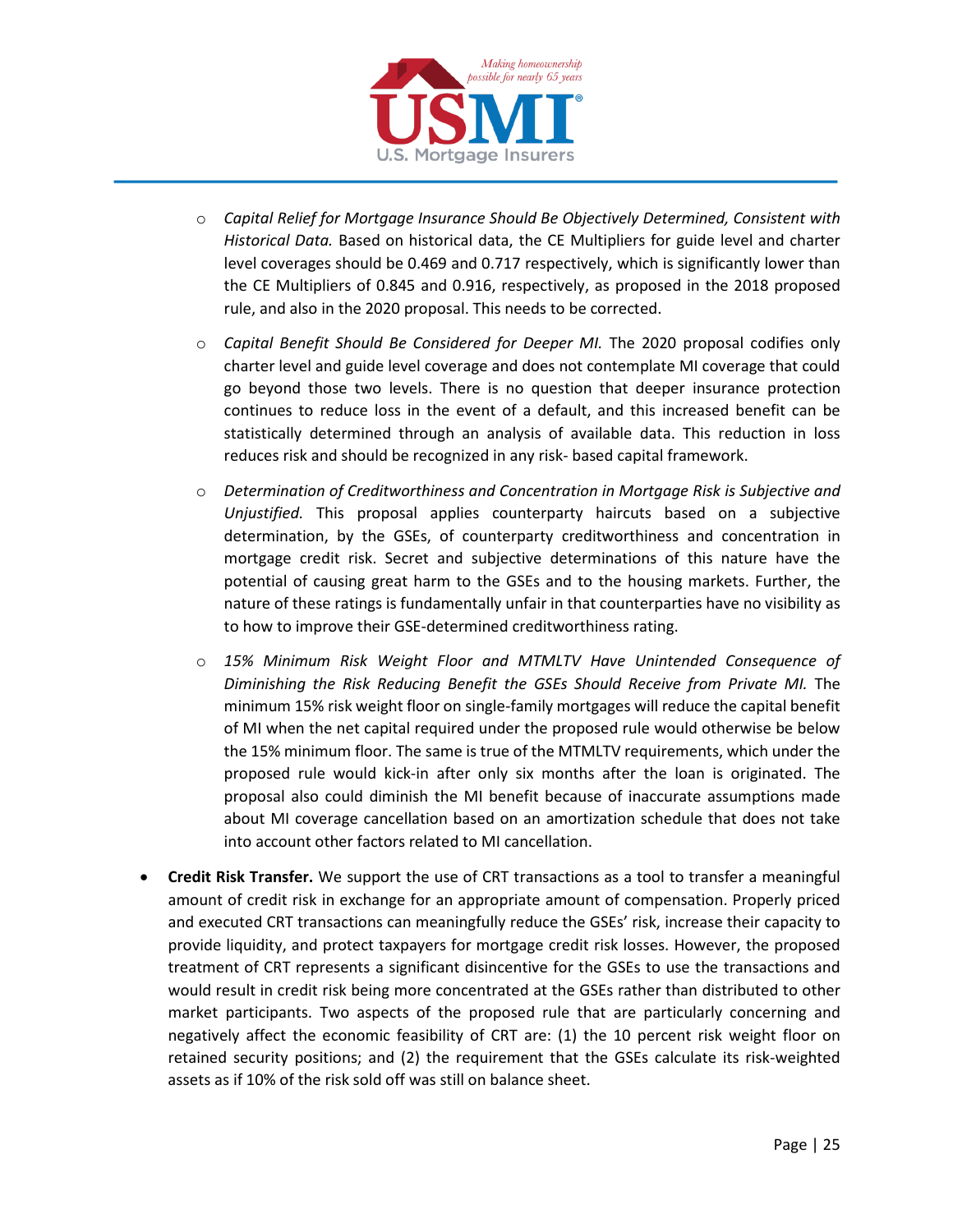

#### Recommendations for Modifications to the Proposed Rule

- **Capital Requirements Should Be Tailored to Reflect the Core Business of the GSEs.**
	- 1. The GSEs' primary function is that of a guarantee business, which is an insurance function, and therefore the Enterprises should be subject to insurance capital framework. If necessary, adjustments can be made to account for systemic risk.
	- 2. The exclusion of future revenue on the Enterprises' existing books of business from the capital available to meet the credit risk capital requirements should be reconsidered. The NPR explicitly states that the capital framework is intended to ensure the Enterprises have going-concern levels of capital and, accordingly, the framework should recognize and give credit for the Enterprises' revenue.
- **The Capital Rule Should Be Completely Transparent and Analytically Justified.**
	- 3. FHFA should make public all of the assumptions, models, and underlying calculations used to create the proposed framework in order to provide an opportunity for interested parties to understand the basis for the rule and submit comments.
	- 4. There are layers upon layers of over-conservatism laced throughout the proposed rule. The current proposed capital levels are far above what was proposed in 2018, which also had elements of over-conservatism. The current proposal requires too much capital for the risks inherent in the GSEs' post crisis business and does not reflect the improved loan underwriting required by the GSEs. The capital charges should be adjusted to reflect the new underwriting required by the Dodd-Frank Act.

#### • **The Risk-Adjusted Capital Rule Should Be Based on Credit Risk.**

- 5. The risk-adjusted capital rule should be as risk sensitive as possible. Elements in the riskadjusted rule that reduce risk sensitivity should be removed or made more risk sensitive. The capital added for non-credit risks, such as interest rate risk, global warming risks, and hypothetical political risk should be deleted. These non-credit risk concerns should be dealt with through separate regulatory requirements, such as the recently adopted liquidity standard, or through an operational risk requirement or supervisory oversight.
- 6. The leverage ratio is a back-stop for unusual circumstances. It should not be set so high as to be the binding capital requirement at the initiation of a new risk-adjusted framework. It should also be based on GAAP assets and calculated in a manner that reflects the mortgage risk actually held by the Enterprises and recognizes the credit risk that is transferred to other market participants, such as MI and CRT.
- 7. The use of MTMLTV ratios does not appropriately capture regional bubbles and can have a dramatic impact on capital required. FHFA should modify the rule so that the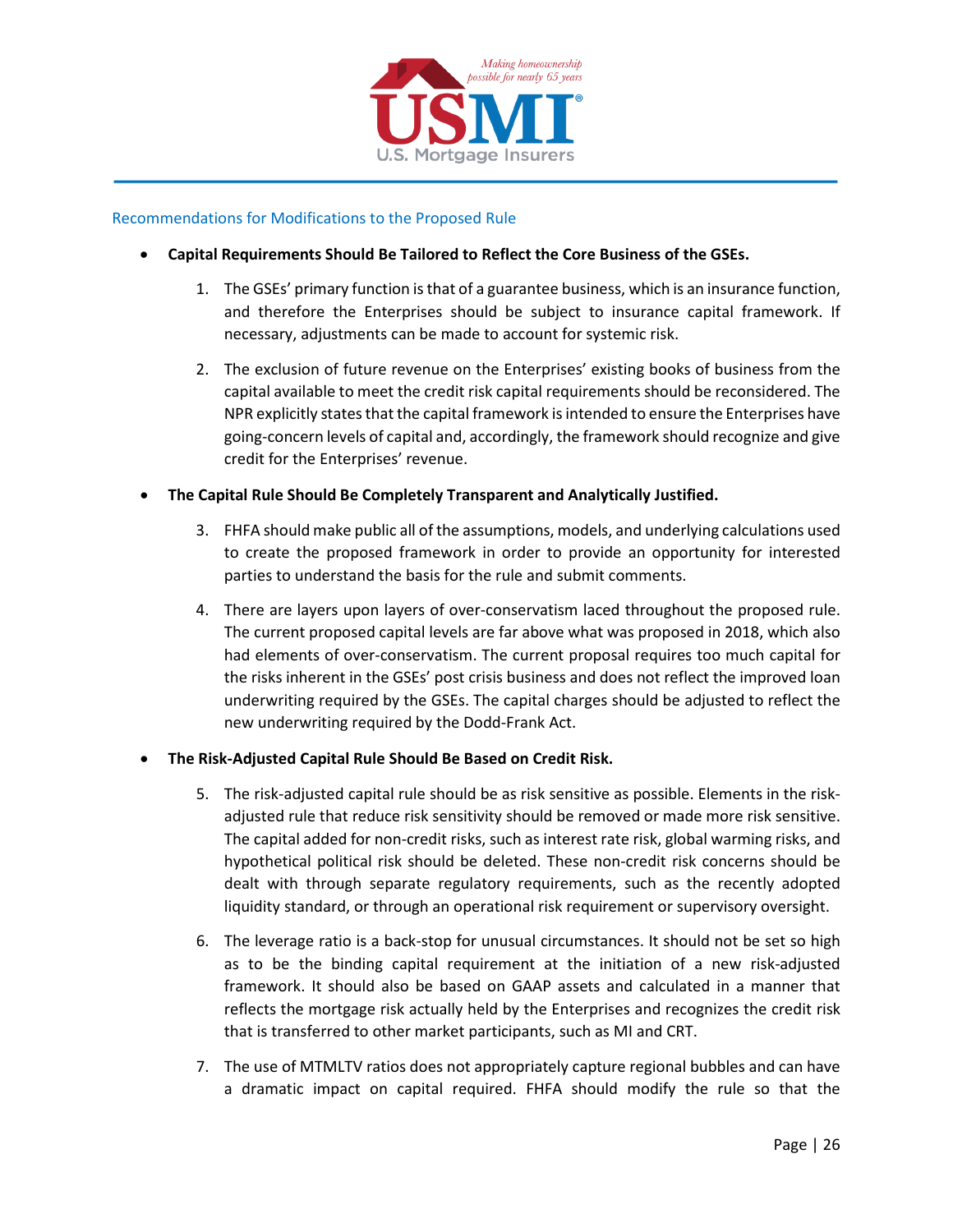

countercyclical adjustments for single-family mortgage exposures are based on original LTV for the first 3-5 years, after which national or, preferably, regional MTMLTV house price deviations could be used.

- 8. The buffers should be based on risk-adjusted assets. The minimum 15% floor for singlefamily mortgages should be removed. The minimum 10% floor on CRT will make CRT uneconomical and should be removed.
- **FHFA Should Reevaluate the Treatment of Counterparties to Create a Transparent and Objective Assessment Framework**

#### *Private MI*

- 9. The proposed regulation includes a completely subjective determination of counterparty creditworthiness and mortgage risk concentration. Counterparties that meet the requirements of the GSEs' Private Mortgage Insurer Eligibility Requirements (PMIERs) should not be subject to subjective determinations of creditworthiness and should not be subject to a haircut. The single-family risk multipliers and credit enhancement multipliers should be revised in certain respects.
- 10. The CE Multipliers on seasoned loans with cancellable MI need to be re- calibrated to distinguish loans in which the MI has actually been cancelled and loans that are still covered by MI, notwithstanding the 80% cancellation and 78% termination triggers.
- 11. In addition to the procyclical and overly conservative effects that the proposed 15% risk weight floor and MTMLTV requirements have on overall capital, they have significant, and presumably unintended, consequences on the benefit that the Enterprises attain from this source of important underwriting and capital standing in a first-loss position. As previously stated, the 15% risk weight floor should be removed. The MTMLTV requirement should be adjusted to use original LTV for 3-5 years, after which MTMLTV could be used.

#### *CRT*

12. The proposed 10% floor on CRT will make the transactions uneconomical and should be removed. To ensure that CRT deals meet supervisory expectations without the implementation of punitive capital treatment, the FHFA or GSEs should establish and make public: a transparent model to assess the capital benefit for CRT; and (2) a specific set of disclosures and requirements for CRT structures.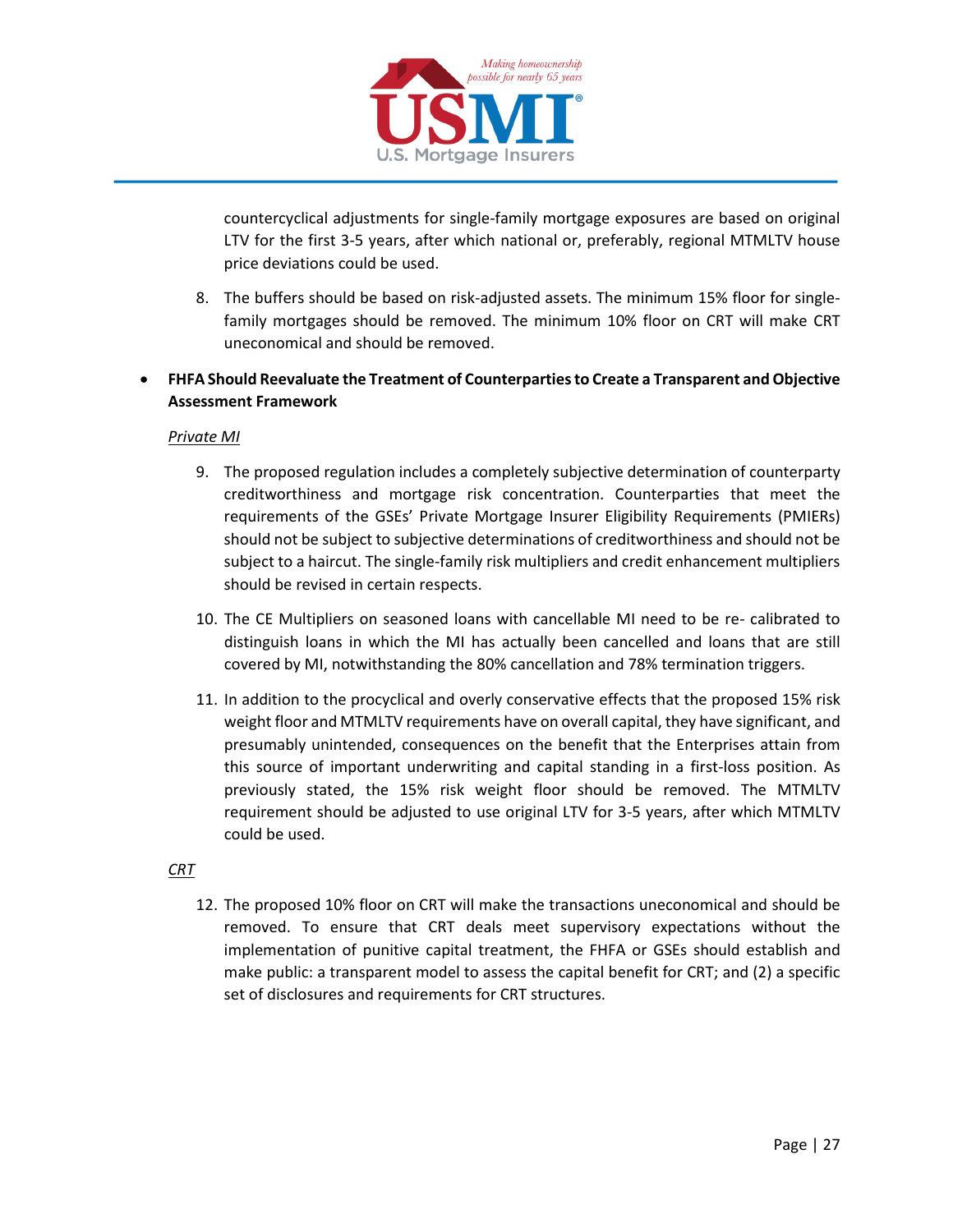

# <span id="page-27-0"></span>Appendix C: Single-Family Risk Weight Floor Analysis

Note: Analysis of the impact of a minimum risk weight floor at 20 percent and 10 percent based on a 100,000 Fannie Mae loan sample.

#### **FIGURE 7**

### **20 Percent Risk Weight Floor— Floor Hit Rate by Vintage**

- Figure 7 is a set of 100,000 Fannie Mae loans across vintages from 2013 to 2021.
- Overall ~25 percent of loans (~20 percent using balance) were hitting the Risk Weight Floor with older vintages experiencing higher hit rates as expected.

|                |                      |                      | <b>Floor</b>    |                | <b>Floor I</b> |
|----------------|----------------------|----------------------|-----------------|----------------|----------------|
| <b>Vintage</b> | <b>Floor Balance</b> | <b>Total Balance</b> | <b>Hit Rate</b> | <b>Vintage</b> | Coun           |
| 2013           | 51,904,779<br>S.     | \$<br>62,956,024     | 82.4%           | 2013           | 353            |
| 2014           | 29,281,543<br>S.     | \$<br>44,414,263     | 65.9%           | 2014           | 212            |
| 2015           | 66,687,349<br>S.     | \$<br>96,097,258     | 69.4%           | 2015           | 407            |
| 2016           | \$103,715,074        | \$<br>162,481,447    | 63.8%           | 2016           | 591            |
| 2017           | 65,315,055<br>S.     | \$<br>155,759,477    | 41.9%           | 2017           | 364            |
| 2018           | 20,304,695           | \$<br>155,745,631    | 13.0%           | 2018           | 119            |
| 2019           | S.<br>15,459,706     | \$<br>279,642,396    | 5.5%            | 2019           | 80             |
| 2020           | Ś.<br>60,774,756     | \$<br>947,260,808    | 6.4%            | 2020           | 237            |
| 2021           | 50,030,000<br>\$     | \$<br>423,810,000    | 11.8%           | 2021           | 170            |
|                |                      |                      |                 |                |                |
| <b>TOTAL</b>   | \$463,472,958        | \$2,328,167,303      | 19.9%           | <b>TOTAL</b>   | 2,53           |

**Floor Hit Count**

**2,533**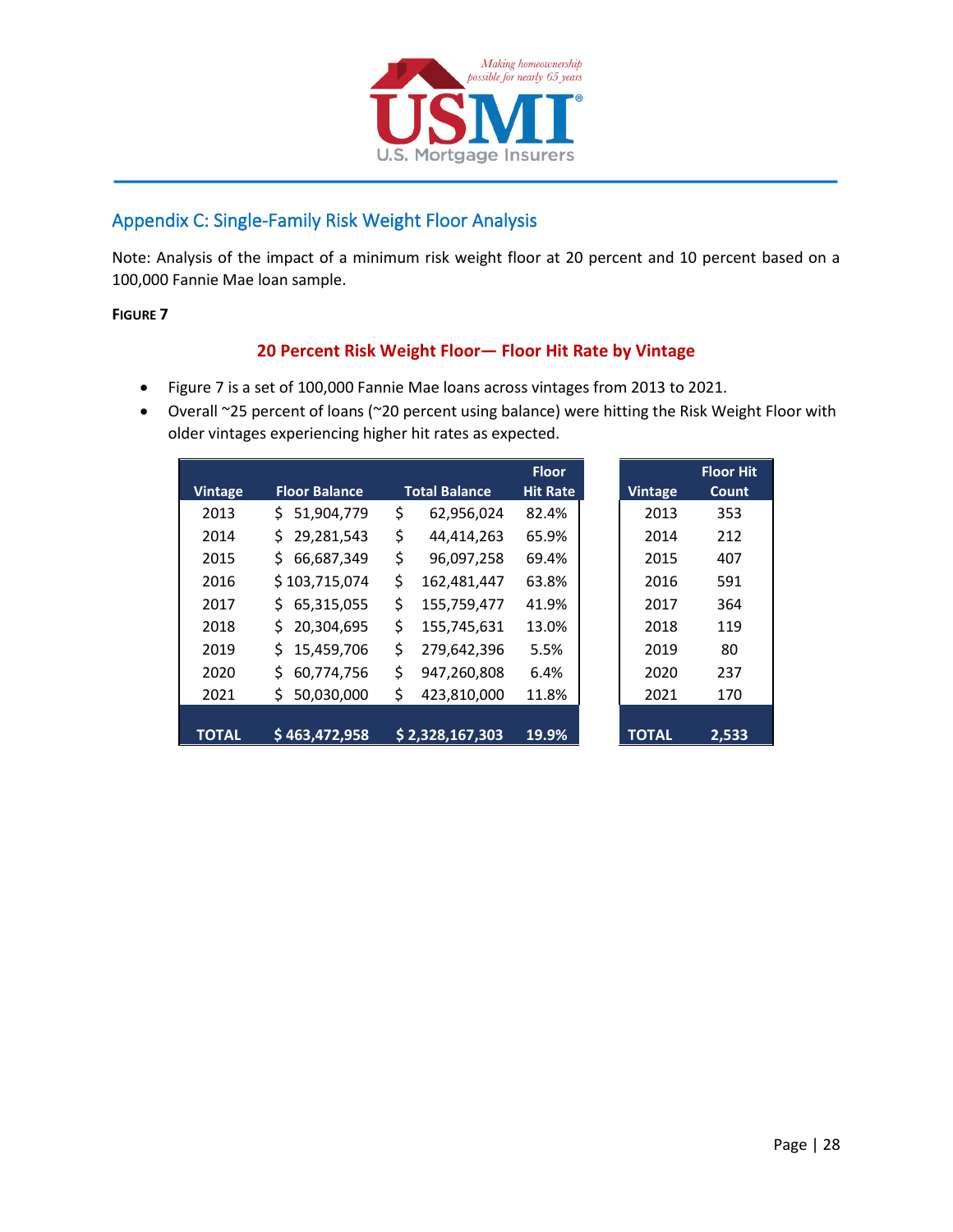

#### **FIGURE 8**

### **Percent Risk Weight Floor— All Vintage Floor Hit Distribution by Count**

- Figure 8 is a dataset of 100,000 Fannie Mae loans expanded to the entire book of loans which broadens expand the range of FICOs and MTMLTV buckets hitting the Risk Weight Floor.
- This is driven by any areas of the Base Risk Weight grids that are below 20 percent. This is generally in the ≥700 FICO and ≤70 percent MTMLTV area of the grids.

| <b>Count or Floor Hits</b> | 620            | 640            | 660            | 680            | 700            | 720            | 740            | 760            | 780            | 850   | <b>Grand Total</b> |
|----------------------------|----------------|----------------|----------------|----------------|----------------|----------------|----------------|----------------|----------------|-------|--------------------|
| 30                         |                |                | $\overline{2}$ | $\overline{2}$ | 3              | 9              | 8              | 7              | 11             | 50    | 92                 |
| 40                         | $\overline{0}$ | $\mathbf{1}$   | $\overline{2}$ | 6              | 5              | 7              | 9              | 13             | 21             | 39    | 103                |
| 50                         | $\overline{2}$ | 5              | 6              | 11             | 12             | 24             | 32             | 34             | 44             | 65    | 235                |
| 60                         | $\overline{0}$ | $\overline{2}$ | 5              | 15             | 25             | 39             | 81             | 83             | 80             | 159   | 489                |
| 70                         | $\mathbf{1}$   | $\overline{0}$ | 5              | 9              | 23             | 48             | 82             | 144            | 158            | 233   | 703                |
| 75                         | $\overline{0}$ | $\overline{0}$ | $\Omega$       | 2              | 6              | 10             | 31             | 49             | 80             | 113   | 291                |
| 80                         | $\overline{0}$ | $\mathbf{0}$   | $\mathbf{0}$   | $\overline{0}$ | $\overline{0}$ | 5              | 10             | 29             | 35             | 99    | 178                |
| 85                         | $\overline{0}$ | $\mathbf 0$    | $\mathbf{0}$   | $\overline{0}$ | $\overline{0}$ | $\overline{2}$ | 11             | 15             | 29             | 79    | 136                |
| 90                         | $\overline{0}$ | $\overline{0}$ | $\mathbf{0}$   | $\overline{0}$ | $\overline{0}$ | $\overline{0}$ | $\Omega$       | $\overline{2}$ | 14             | 111   | 127                |
| 95                         | $\overline{0}$ | $\overline{0}$ | $\mathbf{0}$   | $\overline{0}$ | $\overline{0}$ | $\overline{0}$ | $\overline{0}$ | $\Omega$       | 17             | 112   | 129                |
| 100                        | $\overline{0}$ | $\overline{0}$ | $\mathbf{0}$   | $\overline{0}$ | $\overline{0}$ | $\overline{0}$ | $\mathbf{1}$   | $\overline{0}$ | 7              | 40    | 48                 |
| 110                        | $\mathbf 0$    | $\mathbf 0$    | $\mathbf{0}$   | $\overline{0}$ | $\overline{0}$ | $\overline{0}$ | $\mathbf 0$    | $\mathbf 0$    | $\overline{0}$ | 2     | 2                  |
| <b>Grand Total</b>         | 3              | 8              | 20             | 45             | 74             | 144            | 265            | 376            | 496            | 1,102 | 2,533              |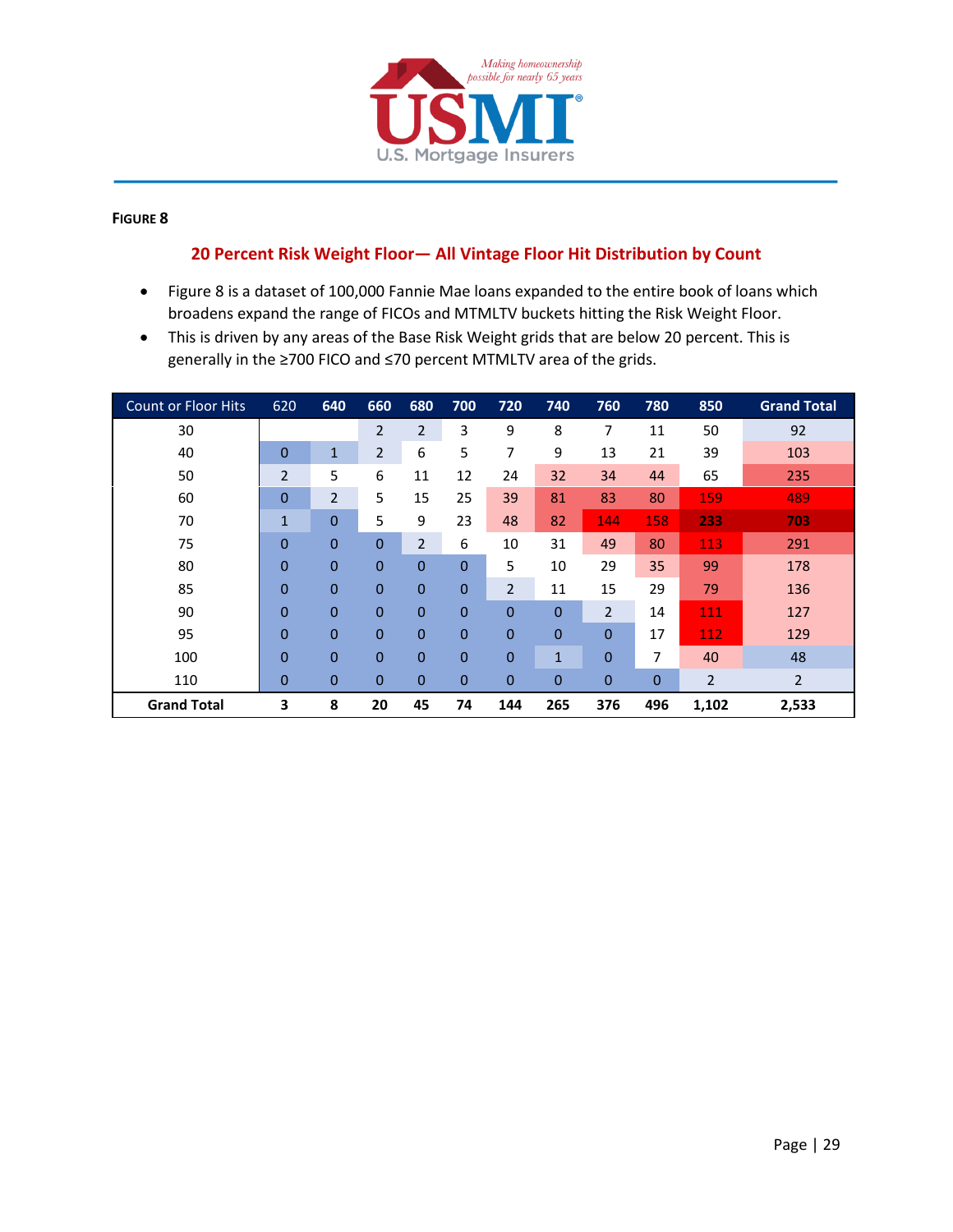

#### **FIGURE 9**

# **10 Percent Risk Weight Floor— Risk Weight Floor— Floor Hit Rate by Vintage**

- Figure 9 is a set of 100,000 Fannie Mae loans across vintages from 2013 to 2021.
- Dropping the Risk Weight Floor to 10 percent drops the hit rate to ~11 percent.

| <b>Vintage</b> | <b>Floor Balance</b> | <b>Total Balance</b> | <b>Floor Hit</b><br>Rate | <b>Vintage</b> | <b>Floor Hit</b><br>Count |
|----------------|----------------------|----------------------|--------------------------|----------------|---------------------------|
|                |                      |                      |                          |                |                           |
| 2013           | \$<br>35,384,681     | \$<br>62,956,024     | 56.2%                    | 2013           | 256                       |
| 2014           | \$<br>15,904,294     | \$<br>44,414,263     | 35.8%                    | 2014           | 122                       |
| 2015           | \$<br>33,456,194     | \$<br>96,097,258     | 34.8%                    | 2015           | 221                       |
| 2016           | \$<br>51,640,275     | \$<br>162,481,447    | 31.8%                    | 2016           | 317                       |
| 2017           | \$<br>19,386,786     | \$<br>155,759,477    | 12.4%                    | 2017           | 122                       |
| 2018           | \$<br>3,376,538      | \$<br>155,745,631    | 2.2%                     | 2018           | 28                        |
| 2019           | \$<br>3,517,505      | \$<br>279,642,396    | 1.3%                     | 2019           | 21                        |
| 2020           | \$<br>7,614,413      | \$<br>947,260,808    | 0.8%                     | 2020           | 45                        |
| 2021           | \$<br>422,000        | \$<br>423,810,000    | 0.1%                     | 2021           | 1                         |
| <b>TOTAL</b>   | \$170,702,686        | \$<br>2,328,167,303  | 7.3%                     | <b>TOTAL</b>   | 1,133                     |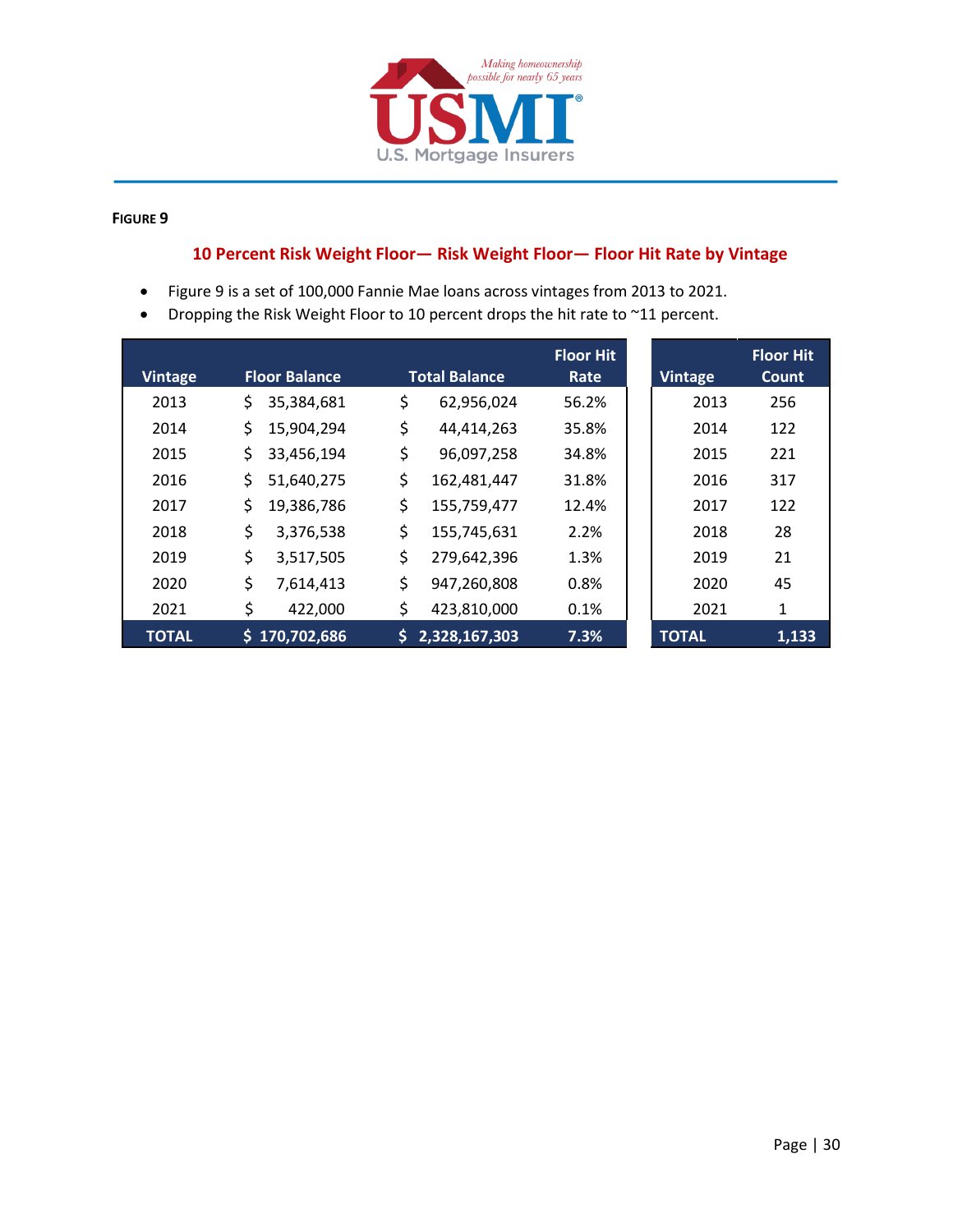

# <span id="page-30-0"></span>Appendix D: Impact Analysis of Proposed Changes to CRT

| <b>Inputs</b> | <b>UPB</b>                              | \$100,000,000,000   | \$100,000,000,000   |
|---------------|-----------------------------------------|---------------------|---------------------|
|               | <b>Base</b>                             | 8%                  | 8%                  |
|               | <b>Expected Losses</b>                  | 0.75%               | 0.75%               |
|               | <b>Unexpected Losses</b>                | 3.00%               | 3.00%               |
|               | <b>Expected + Unexpected Losses</b>     | 3.75%               | 3.75%               |
|               | <b>Risk Weighted Assets on Pool</b>     | \$37,500,000,000    | \$37,500,000,000    |
|               | <b>Capital on Pool</b>                  | \$3,000,000,000     | \$3,000,000,000     |
|               | Tier 0%                                 | 0.00%               | 0.00%               |
| <b>Detach</b> | <b>B</b> Detach                         | 0.75%               | 0.75%               |
|               | M1 Detach                               | 3.50%               | 3.75%               |
|               | <b>A Detach</b>                         | 100%                | 100%                |
| <b>Tier</b>   | <b>B</b> Tier                           | 0.75%               | 0.75%               |
|               | M1 Tier                                 | 2.75%               | 3.00%               |
|               | <b>A Tier</b>                           | 96.50%              | 96.25%              |
|               |                                         |                     |                     |
|               | <b>Total Risk Weighted Assets</b>       | \$<br>1,405,875,000 | \$<br>1,653,875,000 |
|               | <b>CRT Benefit Risk Weighted Assets</b> | \$<br>1,594,125,000 | \$<br>1,346,125,000 |
|               |                                         |                     |                     |
|               | <b>Total Risk Weighted Assets</b>       | \$<br>1,170,750,000 | \$<br>1,418,750,000 |
|               | <b>CRT Benefit Risk Weighted Assets</b> | Ś.<br>1,829,250,000 | \$<br>1,581,250,000 |
|               |                                         |                     |                     |
|               | <b>Total Risk Weighted Assets</b>       | \$<br>784,750,000   | \$<br>1,033,750,000 |
|               | <b>CRT Benefit Risk Weighted Assets</b> | Ś.<br>2,215,250,000 | \$<br>1,966,250,000 |
|               |                                         |                     |                     |
|               | <b>Total Risk Weighted Assets</b>       | \$<br>648,750,000   | \$<br>725,750,000   |
|               | <b>CRT Benefit Risk Weighted Assets</b> | \$<br>2,351,250,000 | \$<br>2,274,250,000 |